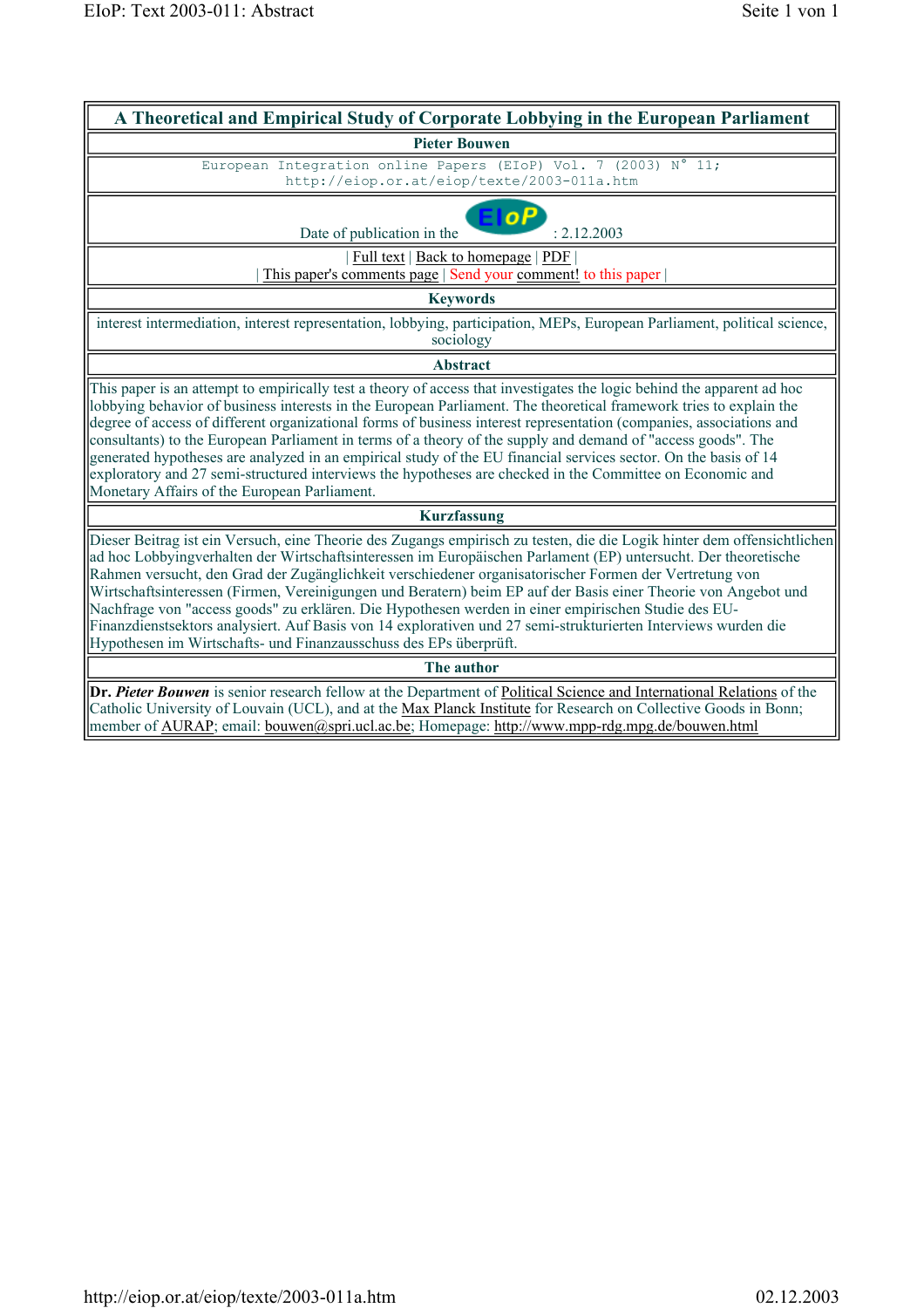| A Theoretical and Empirical Study of Corporate Lobbying in the European Parliament <sub>(*)</sub>            |  |  |  |
|--------------------------------------------------------------------------------------------------------------|--|--|--|
| <b>Pieter Bouwen</b>                                                                                         |  |  |  |
| European Integration online Papers (EIoP) Vol. 7 (2003) N° 11;<br>http://eiop.or.at/eiop/texte/2003-011a.htm |  |  |  |
| FIOP<br>Date of Publication in<br>: 2.12.2003                                                                |  |  |  |
| Abstract   Back to homepage   PDF  <br>This paper's comments page   Send your comment! to this paper         |  |  |  |

## **Contents:**

- I Introduction
- II Theorizing about Access to the European Parliament
	- { Business Interests' Supply of Access Goods
	- { The European Parliament's Demand for Access Goods
	- { Hypotheses based on Supply and Demand
- III Locating Legislative Lobbying in the European Parliament
	- { The Plenary Session versus Specialized Committees
		- { The Bureaucrats of the ECON Secretariat
		- { The Role of Hearings in ECON
	- { The Intergroup on Financial Services as Lobbying Instrument
	- { The College of Quaestors: Gatekeeper of the European Parliament?
	- IV Measuring Access to the Committee on Economic and Monetary Affairs
		- { Research Design
			- { Methods
	- V Empirical Evidence
- VI Conclusion
- References

1

# **I Introduction**

In the early days of European integration, the question about the influence of business interests at the European level was not really pressing. The continuous transfer of political decision-making power and allocations from the national to the European level driven by major Treaty revisions has, however, transformed the European institutions into a highly relevant policy arena for business interests. Given the relatively small size of its budget, the EU has mainly developed into a regulatory authority (Majone, 1994; Van Schendelen, 1994). In many policy areas, the legislation produced at the European level has a profound impact on the economic activities of business interests. EU legislative lobbying has thereby become one of the crucial activities by which business interests guarantee a friendly regulatory environment for corporate activities within the European Union. $(1)$  Even though the question of the actual influence of business interests through legislative lobbying has become increasingly important, it is not the direct focus of this article. Since measuring influence is a rather problematic enterprise in political science, the focus in this study is not the influence of business interests, but the access these interests enjoy to the EU institutions involved in the EU legislative process. It needs to be emphasized that access does not necessarily mean influence. However, gaining access to the EU institutions is a necessary condition for exercising influence in the EU legislative process.

The aim of this paper is to test a theoretical framework, a "logic of access", which attempts to explain the access of business interests to the EU institutions (Bouwen, 2002). Although many empirical studies have been undertaken in the field of European interest politics during the last decade (Bennett, 1997, Greenwood et al. 1992, Mazey and Richardson, 1993; Van Schendelen 1994), theoretical work remains rather scarce.(2) The logic of access attempts to explain the different degrees of access of business interests (firms, associations or consultants) to specific EU institutions. The framework tries to move beyond the traditional focus in the literature, which characterizes European interest intermediation in terms of either the pluralist or neo-corporatist interest politics paradigm (Streeck and Schmitter, 1991; Gorges, 1996; Falkner, 1998). Important characteristics of both paradigms are incorporated in this approach. The pluralist emphasis on the diversity of groups and the importance of information is combined with the corporatist focus on resource exchange.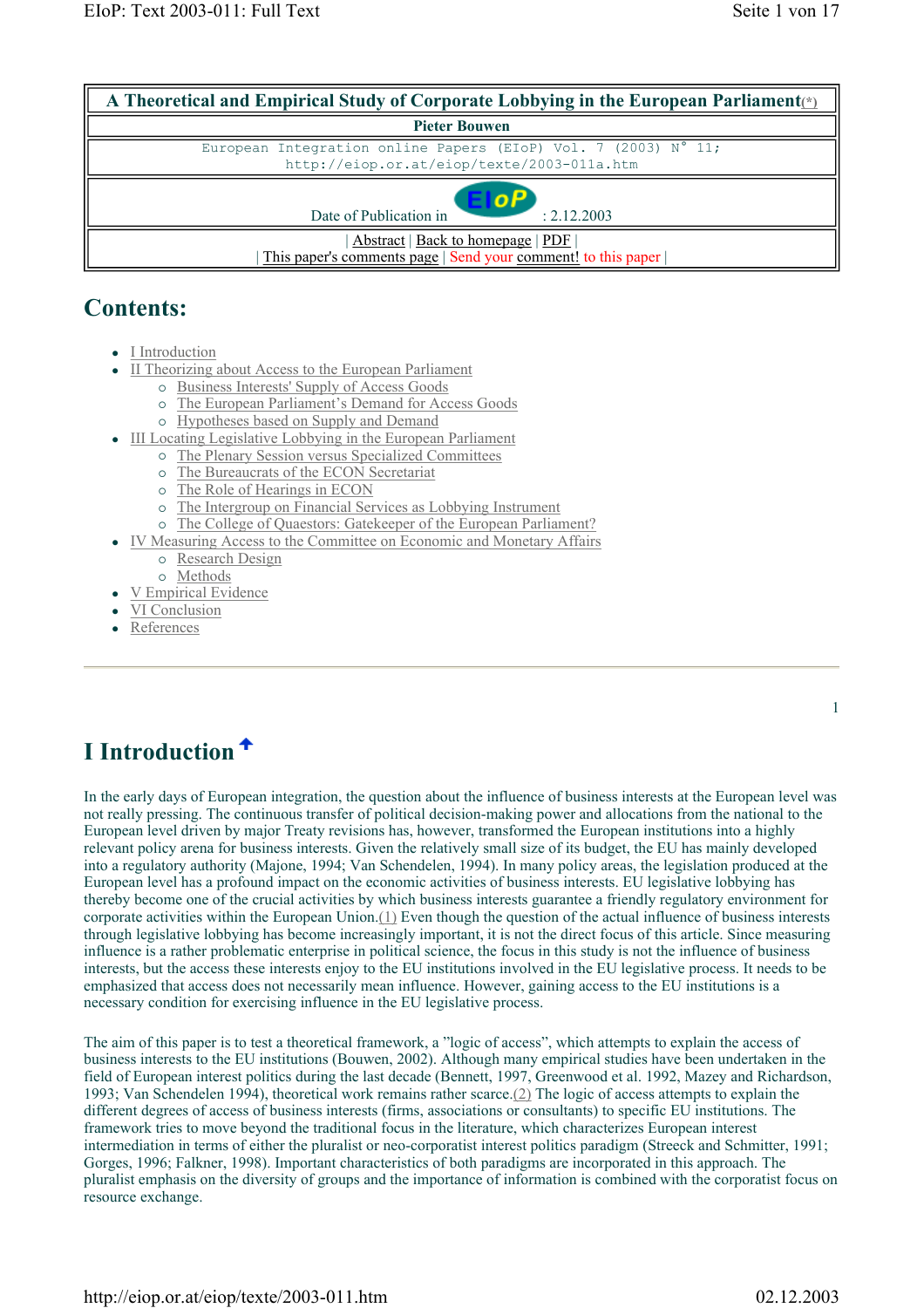$\mathcal{D}$ 

Furthermore, the logic of access simultaneously studies different organizational forms of business interest representation. In this framework not only is traditional collective action analyzed; so are individual company action and third party representation by political consultants or lawyers. In this respect, this work is fundamentally different from the traditional literature on European interest intermediation, which tends to focus either on collective action or on individual company action in isolation from other organizational forms (Mazey and Richardson, 1993; Coen, 1997; Greenwood and Aspinwall, 1998).

The theoretical framework is applied to the European Parliament. Past studies have mainly focused on lobbying in the European Commission. In the literature on EU business lobbying, the Commission has traditionally been identified as the most important lobbying target (Mazey and Richardson, 1999:111). So far, surprisingly few studies have investigated lobbying in the European Parliament (Kohler-Koch, 1998:126; Wessels, 1999:105). The main reason is that, for a long time, it was conventional wisdom to argue that the European Parliament was an inherently weak institution (Mazey and Richardson, 1999:113). While it was still possible at the time of the cooperation procedure to argue that the Parliament was relatively weak, this has changed. Since the Treaty of Maastricht the co-decision procedure has provided the supranational assembly with real veto power in the EU legislative process. This study incorporates two important sorts of empirical investigations into the European Parliament. First, in order to understand the specific institutional context of the European Parliament, the author has conducted 14 exploratory interviews with officials and politicians in the Parliament. Second, a further empirical study has been designed to systematically test the theoretical framework in the Parliament. It is based on 27 additional semi-structured interviews with politicians in the supranational assembly.

The EU financial services sector was chosen in order to empirically test the generated hypotheses. The numerous legislative measures proposed by the European Commission since 1998 have had important distributive effects on the financial services providers and, through lobbying and public consultation, have consequently engendered intense interaction between these private interests and the EU public authorities. The increased lobbying activity in the EU financial services sector over the last few years makes this policy area particularly interesting for the study of the logic of business interest representation in the European Union. Over the last decade, Europe's political leaders have focused their attention on the construction of the Economic and Monetary Union, but they have failed to develop the regulatory infrastructure required for the integration of the Member States' financial services markets (Zavvos, 1994:27-32; Dyson and Featherstone, 1999). Since the success of the single currency would not be guaranteed without well-functioning financial markets, in 1998 the European Commission devised the Financial Services Action Plan in order to inject new momentum into the task of building a single financial market (Mogg, 1999:11).(3)

This paper is organized as follows. In the next section (section II), I propose the theoretical framework. Before presenting the research design and methods used to measure access to the European Parliament in section IV, the specific institutional setting that is most important for legislative lobbying within the Parliament, and that therefore will be used in order to measure access, is identified in section III. Section V reports the empirical evidence. The article concludes with an overall assessment of the theoretical framework needed to understand business lobbying in the European Parliament; it also views the results in the light of the existing literature on party cohesion and coalition formation in the European Parliament.

## **II Theorizing about Access to the European Parliament**

It would be a mistake to regard business lobbying in the European Parliament as a unidirectional activity of private actors vis-à-vis this EU institution. The European Parliament is also eager to interact because it needs close contacts with the private sector in order to fulfill its institutional role. The key to understanding the lobby activities of business interests in the European Parliament is therefore to conceive of the relation between these private actors and the supranational assembly as an exchange relation between interdependent organizations. The exchange models developed by sociologists in the 1960s for the study of inter-organizational relationships serve as an interesting starting point for the analysis of the interaction between business interests and public actors at the European level (Levine and White, 1961:587). Some authors have already used exchange theories – either implicitly (Greenwood et al., 1992) or explicitly (Buholzer, 1998; Pappi and Henning, 1999) – to study European interest intermediation.(4) According to these theories, the interaction between private and public organizations can be conceptualized as a series of inter-organizational exchanges. These models are closely related to the resource dependence perspective of Pfeffer and Salancik (1978). Whereas both theoretical approaches emphasize that it is important for organizations to exchange resources, resource dependency focuses more closely on the ensuing interdependence between the interacting organizations (Pfeffer, 1997:63).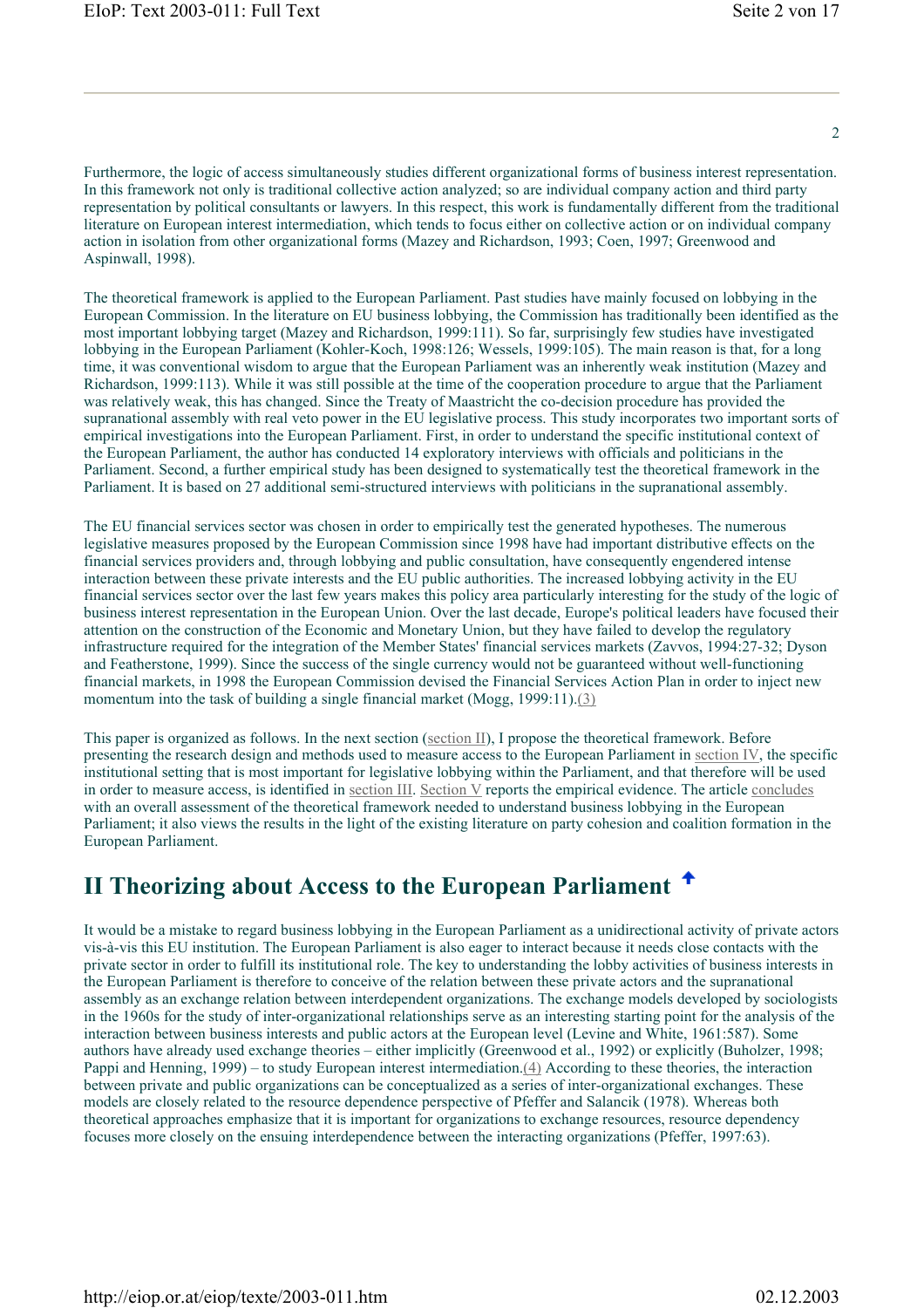In order to gain insight into the process of resource exchange, it is important to study the resources that are exchanged between the two groups. "Access" to the Parliament is the main resource required by the private actors. In return for access to the European Parliament's decision-making process, the assembly demands certain goods that are crucial for its own functioning. These goods are called "access goods" (Bouwen, 2002:369). The three access goods that can be identified have a common characteristic: information. In recent public choice approaches to lobbying in the European Union (Broscheid and Coen 2003; Crombez 2002) or to interest group politics in general (Lohmann, 1995; Austin-Smith, 1993; Potters and Van Winden, 1990), information also increasingly plays a central role in the analysis.(5) Starting with the assumption that interest groups are better informed on issues that affect them than policy-makers, this literature argues that interest groups play a crucial role in the policy process by transmitting information to the relevant policymakers. Here, the three access goods concern different kinds of information that is crucial in the EU legislative process and can be specified as follows:

- 1. **Expert Knowledge** (EK): This access good concerns the expertise and technical know-how required from the private sector to understand the market. This technical information is indispensable for developing effective EU legisation in a particular policy area. For example: the technical expertise provided by Deutsche Bank to enable EU officials and politicians to understand the technical details required to develop a new capital adequacy directive.
- 2. **Information about the European Encompassing Interest** (EEI): This access goods concerns the information required from the private sector on the European encompassing interest (EEI). In our sectoral approach, the EEI relates to the aggregated needs and interests of the EU financial sector. For example: the information provided by the European Savings Banks Association on the interests of its members with regard to a new directive on collateral.
- 3. **Information about the Domestic Encompassing Interest** (IDEI): This access good concerns the information required from the private sector on the domestic encompassing interest (DEI). In our approach, the DEI relates to the aggregated need and interests of a sector in the domestic market. For example: the information provided by the British Bankers Association on the interests of its members with regard to a new directive on insider dealing.

Whereas the importance of expert knowledge has been widely acknowledged in the literature (Pappi and Henning, 1999; Truman, 1951), the two "encompassing access goods" have not been previously identified. It is therefore important to define the meaning of the concept "encompassing interest". An interest is more encompassing when many diverse interested parties are involved in the formulation of the interest. An aggregation of individual interests or interested parties then takes place. A national trade association can, for example, be said to represent an encompassing interest because it is specialized in bundling the needs and interests of its member companies. When the aggregation takes at the national sectoral level, the domestic encompassing interest is involved. For the European encompassing interest, interests have to be aggregated at the European sectoral level. The three access goods are central to understanding the relation between private actors and the European Parliament. It is possible to model the resource exchange as a supply-anddemand scheme for access goods. In order to build the theoretical scheme, the author conducted 63 exploratory interviews with both business interests (21) and EU officials and politicians (42) (Bouwen, 2002:367).(6) Whereas the private actors are responsible for the supply of access goods in this model, the Parliament determines the demand. Private actors can only gain access to the Parliament if the access good they provide is also demanded by the European Parliament.

## **Business Interests' Supply of Access Goods**

Not all private interests have the same capacity to provide access goods. As the systematic analysis of the main organizational forms of business interest representation in the following paragraph shows, organizational form is the crucial variable for determining the kind of access goods that can be provided. Three organizational forms of business interest representation can be distinguished in the EU: individual company action, collective action (i.e. associations) and third party representation (i.e. consultants).(7)

The resource asymmetry between large and small firms explains the superior capacity of large firms to provide access goods. In contrast to associations or consultants, large firms are directly active in the market and are therefore particularly good at providing expert knowledge. The strategies of large firms can be national or European. When a firm's domestic market share is considerable, it can to a certain extent provide information about the domestic encompassing interest. However, the degree to which this interest is encompassing remains limited because only a single domestic firm is concerned. Large firms with a European strategy can provide information about the European Interest. However, most of these large European firms cannot claim to provide information about the European encompassing interest because they only have a relatively small market share in the single market.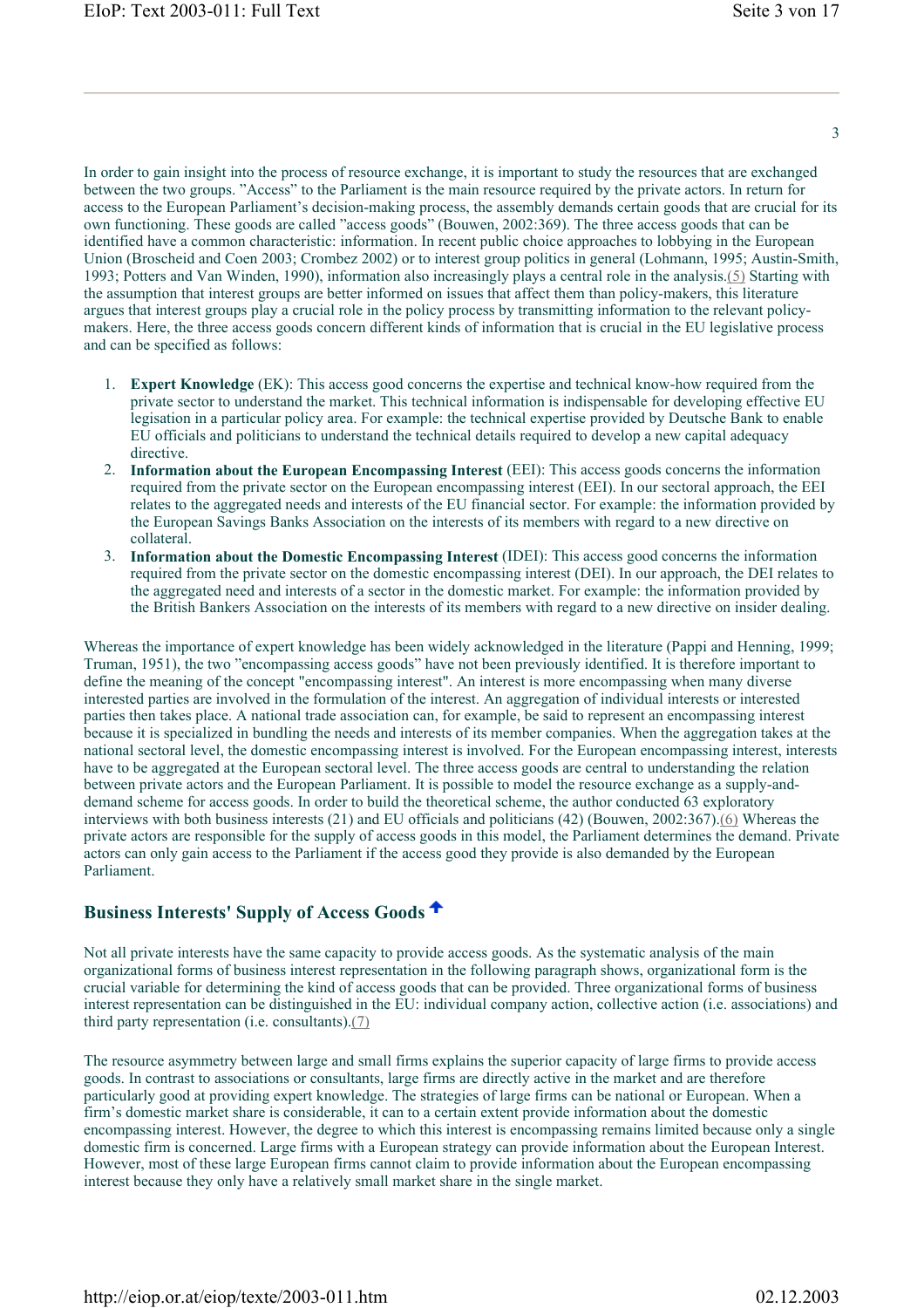$\Delta$ 

Associations are not as good as individual firms at providing expert knowledge because they have fewer resources, and they have to deal with a wider range of issues. The view that trade association officials are "industrial civil servants" who lack the expertise needed to inform policy formulation has become something of an orthodoxy throughout the EU institutions (Greenwood and Webster, 2000:5). Because of their multi-layered organizational structure, associations are too distant from the market reality. European associations have specialized in building consensus positions by channeling the different opinions of their member associations. They aggregate the interests of their member associations, which, for their part, are already the result of a bundling of the needs and interests of these national associations' member companies. This extensive consultation mechanism allows the European associations to present an encompassing European perspective of their sector and thereby to provide good quality information about the European encompassing interest. Similar reasoning can be applied to national associations. They represent the national sectoral interest and can therefore provide high-quality information about the domestic encompassing interest. Like other associations, national associations tend to be not very good at providing expert knowledge.

In contrast with individual companies and associations, consultants have a very limited capacity for providing access goods. Because consultants do not represent their own interests, they cannot provide the two encompassing access goods. Moreover, they can only provide expert knowledge when they are specialized in a particular policy area. In Brussels, specialized consultants are the exception, however. An overview of the supply of access goods from the different organizational forms of business interest representation is presented in Table 1 below.

#### Table 1

## **The European Parliament's Demand for Access Goods**

Since it is the objective of this paper to study EU legislative lobbying, the demand for access goods is derived from the specific role of the European Parliament in the legislative process. The formal powers of the Parliament in the EU legislative process and the timing of its intervention in the process largely determine the institution's demand for resources, i.e. access goods. The extent to which the European Parliament is interested in the three access goods varies. The critical access good is the resource on which the supranational assembly is most dependent for the fulfillment of its formal legislative role (Jacobs, 1974). In the next paragraphs, I will attempt to identify the critical access good and to establish the reasons for the Parliament's demand for the three access goods.

As a forum for discussions of political importance during the legislative process, the European Parliament has both supranational and intergovernmental characteristics. Although transnational political groups have steadily been established in the Parliament, nationality remains a relevant cleavage within the assembly (Kreppel and Tsebelis, 1999). (8) The European Parliament's role in the Community's legislative procedure has increased from having, initially, no role whatsoever to play, to having a consultative role and, ultimately, to having powers that are more than consultative. In many important areas these powers have reached the level of co-decision with the Council of Ministers. When such matters arise, it is the Parliament's task to make amendments to the proposed legislation and to take decisions.

In view of the Parliament's legislative role, its demand for expert knowledge is rather limited. At this stage of the legislative process, the Commission has already drafted a detailed and often technical proposal. Although some basic expert knowledge is indispensable, the amount of technical market expertise needed to amend and take decisions is rather low in the European Parliament. The Parliament particularly needs information that allows it to assess the legislative proposals made by the European Commission. As a directly elected supranational assembly, it is the Parliament's task to evaluate the legislative proposals from a European perspective (Kohler-Koch, 1997:12). Specifically, the Parliament requires information about the EEI for this assessment. This access good constitutes the institution's critical resource because it provides encompassing private-sector information about the needs and interests in the EU internal market. An additional reason that the MEPs have an interest in this access good are the decision-making rules within the supranational assembly. Given the majoritarian decision-making rules in the European Parliament, MEPs are encouraged to think supranationally. In order to obtain a majority in Parliament, it is indispensable that the positions of MEPs from different Member States be reconciled. As a rule, agreement between different national positions is forged within the transnational political groups in the Parliament. Because the access good concerns information from a European perspective, the good is useful for the MEPs; specifically, it facilitates transnational coalition building within the supranational assembly.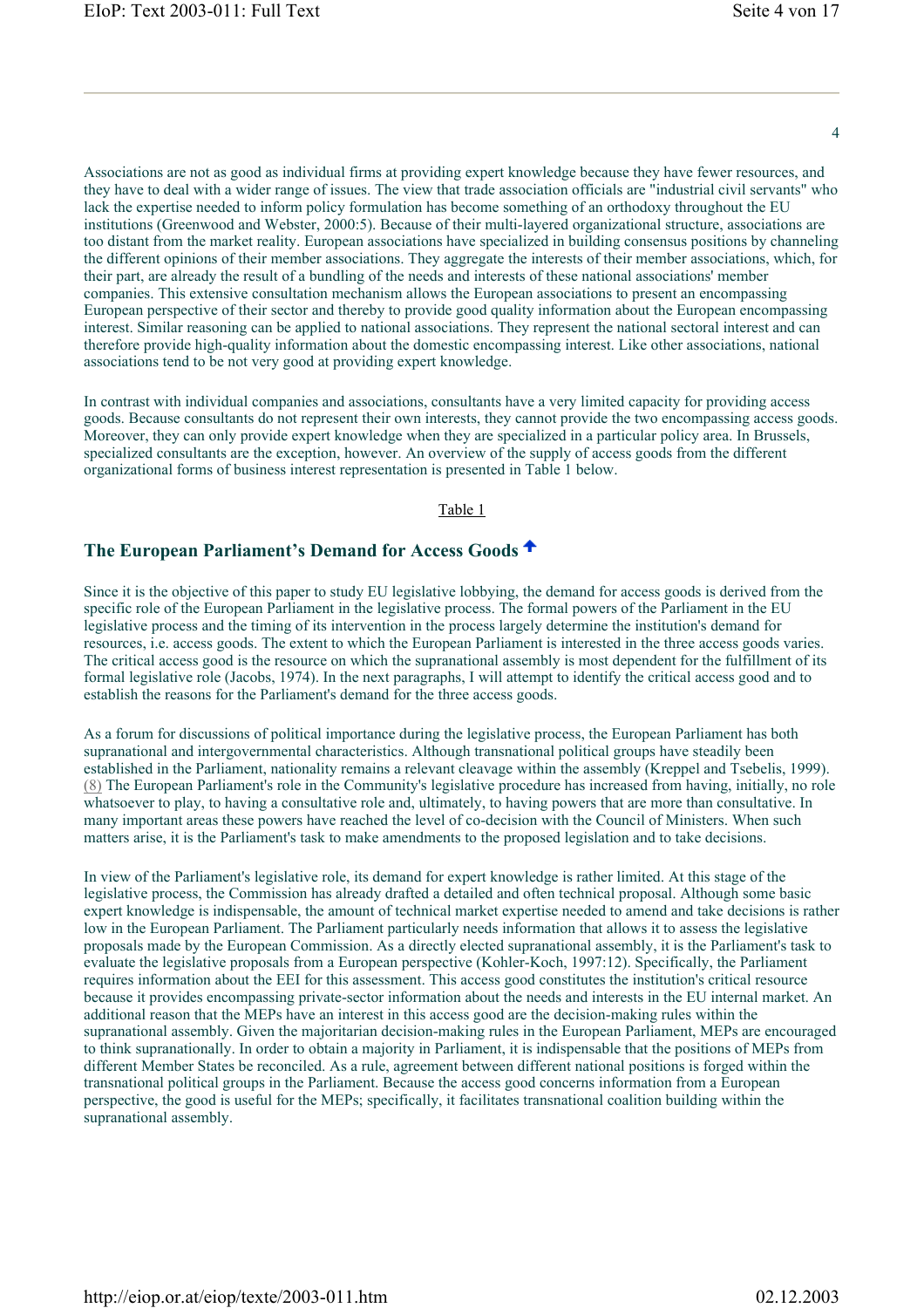In order to understand the Parliament's role in the legislative process, also the constituency orientation of the MEPs has to be taken into account. It is important to point out that the EU Member States have different national rules for the organization of the European elections. These differences in electoral systems have an impact on the legislator-voter relationship (Bowler and Farell, 1993:52).(9) All MEPs of the supranational assembly are nevertheless elected at the national level, and they therefore retain important links with their electorate back home. In order to increase their chances for re-election, MEPs need information about their national electorate (Hansen, 1991). This is why MEPs want information about the DEI. This access good provides them with information about the needs and preferences of their voters. In analogy with the European Parliament's demand for access goods, the demand for access of the European Commission and the Council of Ministers can also be derived (Bouwen, 2002:379). Table 2 below summarizes the demand for access goods of the European Parliament.

Table 2

## **Hypotheses based on Supply and Demand**

In order to explain the access of business interests to the European Parliament, both the supply and the demand for access goods have to be taken into account. Whereas private actors need the capacity to supply access goods, the latter must be demanded simultaneously by the European Parliament. The analysis of the supply side shows that most private interests can provide each of the three access goods to a varying degree. On the demand side, the Parliament is to a different degree interested in the three access goods. It has become clear that the supranational assembly has a preference for information about the EEI, i.e. the critical access good. Because this access good is the resource upon which the European Parliament is most dependent for the fulfillment of its formal legislative role, the assembly gives the highest degree of access to business interests that can provide this access good (Pfeffer, 1982:193). It follows that European associations are expected to enjoy the highest degree of access to the European Parliament because they are the champions in the provision of information about the EEI. Even though information about the DEI is not a critical access good for the Parliament, the supranational assembly still has a substantial interest in it. Consequently, it is still expected that national associations have an important degree of access to the assembly, albeit lower than the degree of access of European associations. Furthermore, it is hypothesized on the basis of the Parliament's limited interest in expert knowledge that individual companies have a low degree of access to the European Parliament. And finally, the very limited capacity of consultants to provide any access good is the basis for the prediction that consultants enjoy the lowest degree of access to the European Parliament. Using the same logic of access also enables us to generate hypotheses about the access of different organizational forms of business interest representation to the European Commission and the Council of Ministers (Bouwen, 2002:382). It can be concluded that the logic of access allows concrete predictions to be made about the access pattern of business interests to the EU institutions. Table 3 summarizes the access hypotheses of business interests to the European Parliament.

Table 3

## **III Locating Legislative Lobbying in the European Parliament**

Some parts of the European Parliament are more relevant than others when it comes to legislative lobbying. Before empirically investigating legislative lobbying in the European Parliament, it is therefore necessary to identify the most important locus for legislative lobbying in the supranational assembly. With this aim, on the basis of both the existing literature and 14 exploratory interviews, a number of institutional characteristics of the Parliament are studied in the following paragraphs. That should allow us to identify the public actors that are judged to be most relevant for legislative lobbying in the European Parliament.

### **The Plenary Session versus Specialized Committees**

Since the aim of this article is to investigate legislative lobbying of business interests in the European Parliament, it seems sensible to focus on the study of interest politics in the plenary session of the Parliament. The plenary is the main decision-making body of the supranational assembly, and it has the final say on legislation. Moreover, only the Parliament and its president are recognized in the Treaties. However, in the following paragraphs a number of elements are investigated that show why it is better to focus on the study of the Parliament's specialized committees (Bowler and Farrell, 1995). Despite the plenary's formal pre-eminence, most of the Parliament's legislative work takes place in its specialized committees (Neuhold, 2001:3). All legislative proposals and other legislative documents must be considered in the committees and the bulk of the legislative process under all the legislative procedures takes place in the committees sessions.(10) Because of the specialized committees' dominant role in the legislative process, they are the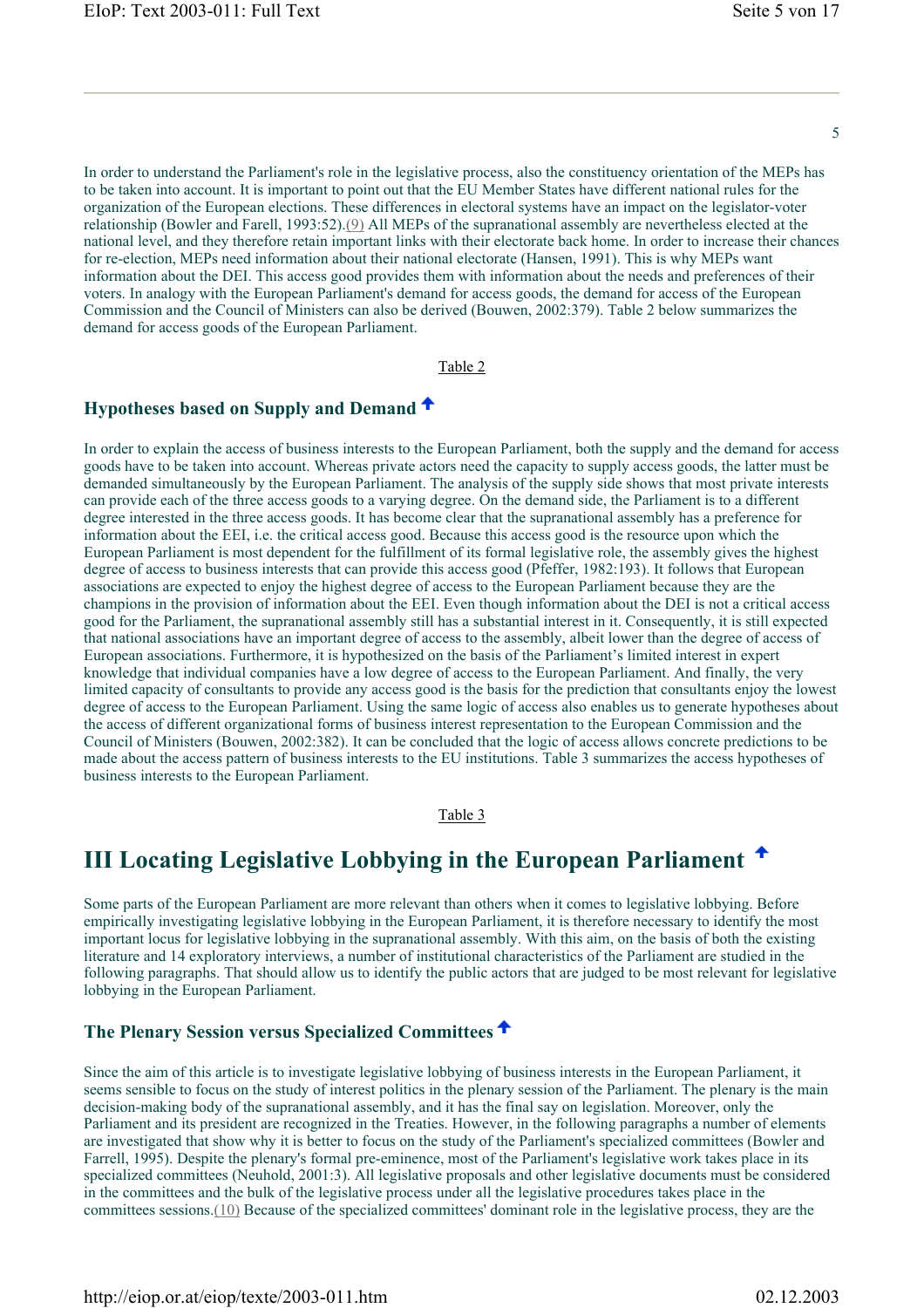most important targets for lobbying in the European Parliament.

Business interests target the committee meetings for two other reasons. Whereas private interests do not have access to the hemicycle during the plenary sessions in Strasbourg or in Brussels, they normally have access to the specialized committees. It follows that business interests are often present in the committee meetings. This is the first reason why business interests mainly focus on the committee meetings. The Parliament's rules of procedures state that committees shall normally meet in public. They may, however, decide to divide the agenda for a particular meeting into items open to the public and items closed to the public (Rule of Procedure 171 (3)).

The second reason private interests target the legislative activities in the committees rather than in the plenary session is the different scope for tabling amendments in the two arenas. It is common wisdom that one of the most important ways for business interests to influence the legislative process is to convince MEPs to amend the legislative text under review. Whereas in committee meetings individual MEPs may table amendments for consideration, in the plenary session a restrictive threshold has been established in the Rules of Procedure. In the plenary session only the committee responsible, a political group or a group of at least thirty-two members may table amendments (Rule of Procedure 139 (1)). This condition is a rather restrictive requirement and it largely limits the possibilities of MEPs to amend legislation in the plenary session.

Because of this article's focus on the European financial services sector, one specific committee is analyzed in this study: the Committee on Economic and Monetary Affairs (ECON). Annex VI of the Rules of Procedure spells out that the Committee on Economic and Monetary Affairs is responsible for matters relating to financial services (Article 51 (2) of the EC Treaty) and aspects related to the prudential supervision and monitoring of such services.(11) An administrator of the ECON secretariat noted that two other committees often play a role in the area of financial services: the Committee on Legal Affairs and the Internal Market and the Committee on the Environment, Public Health and Consumer Policy. Whereas these two committees are allowed to give an opinion, ECON is the "leading committee". These opinion-giving committees may table amendments but the leading committee is not obligated to take the other committees' amendments on board. Only the leading committee is allowed to table amendments to a legislative report in the plenary session.(12)

## **The Bureaucrats of the ECON Secretariat**

The committees normally have between four and six administrators, and they are presided over by the head of division. These administrators belong to the large group of bureaucrats of Directorate General II Committees and Delegations of the Secretariat of the European Parliament; their main task is to service the committee system. The Committee on Economic and Monetary Affairs has six administrators and a head of division. There is also a committee assistant to see to the logistics of the meetings, and there are a number of secretaries. In May 2000 exploratory interviews were conducted with three of the six ECON-administrators.

Because of the relatively rapid turnover of MEPs, the committee staff often have an important role in briefing members on the past activities and the positions adopted in the committee. The administrators engage in background research for the rapporteurs, and they are regularly involved in the actual drafting of the reports. An administrator of the ECON secretariat told me that some rapporteurs indeed rely heavily on the administrators. He explained that some rapporteurs ask the bureaucrats to write the report on the basis of their guidelines. When that happens, the bureaucrats can become an interesting target for lobbyists. The staff regulations try to guarantee the officials' independence. They specify that "an official shall carry out his duties and conduct himself solely with the interest of the Communities in mind" and "shall neither seek nor take instructions from any government authority, organization or person outside his institution".

Although normally the MEPs maintain the contacts with private interests, another administrator of the ECON secretariat observed that private interests sometimes approach the bureaucrats directly. In any case, direct contacts between MEPs and lobbyists remain much more frequent. It is therefore legitimate to study legislative lobbying while focusing entirely on the interaction of private interests with the MEPs. Even though the committee secretariat might occasionally become a lobby target of private interests, it generally only plays a minor role in the legislative lobbying process.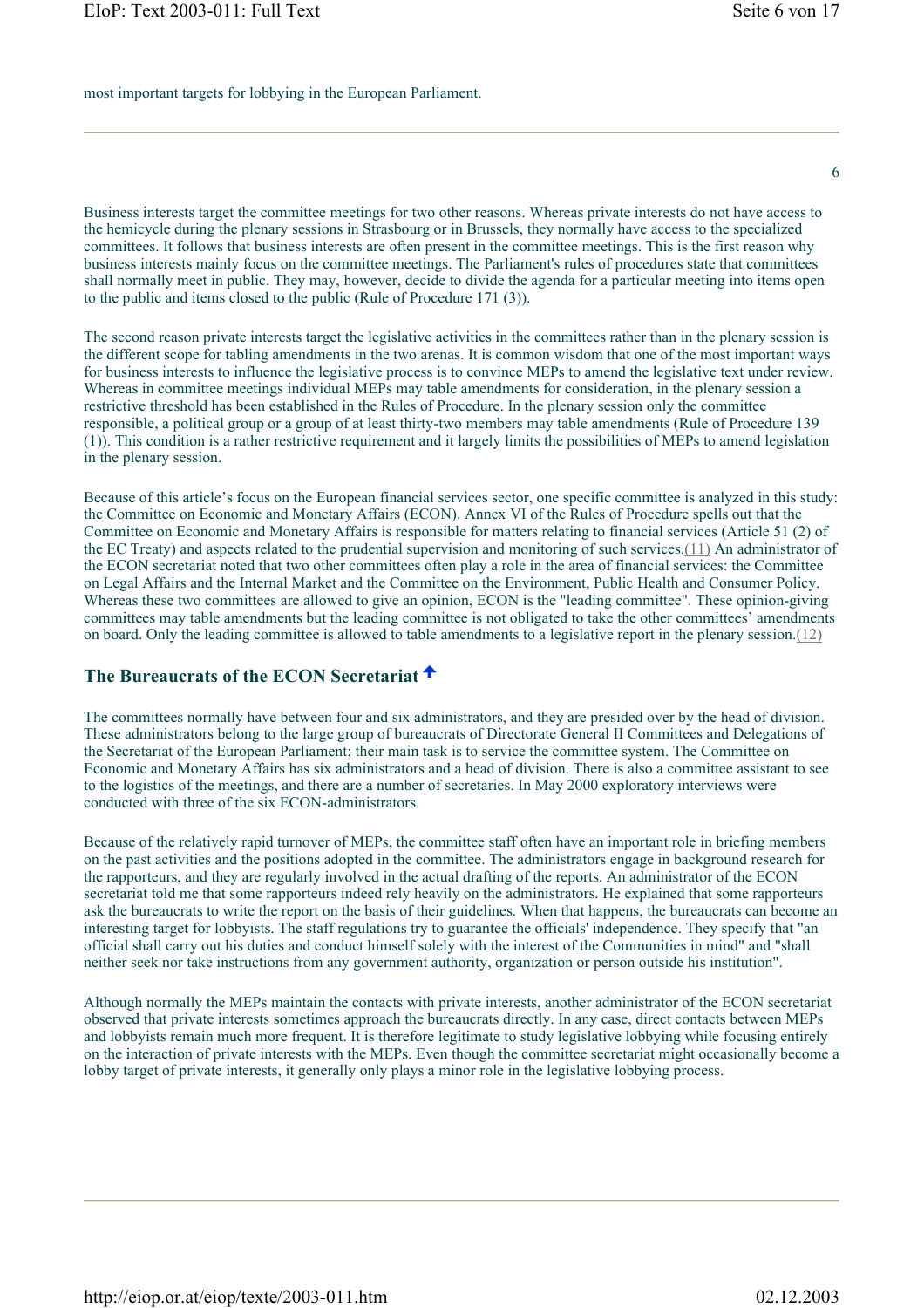## **The Role of Hearings in ECON**

A principal administrator of the ECON secretariat pointed out to me that hearings are a very interesting way for a committee to interact with private interests. Any of the specialized standing committees of the European Parliament may organize a hearing of experts if it considers doing so to be essential to effectively conducting its work on a particular subject (Rule of Procedure 166 (2)). The hearings may be held in public or in "camera". Hearings provide an opportunity to enter into dialogue with interested parties and to attract media attention to a particular issue. In accord with the format of most committees, the expert makes an official statement, which is followed by questions from the MEPs. Experts are selected according to procedures determined within each committee.

Although the use and importance of hearings has increased in recent years, another administrator explained that it has remained a rather exceptional and unimportant instrument for interacting with private interests. There are two main reasons for this: First, even though committees try to minimize costs by mainly inviting interests that are present in Brussels, it remains a very costly undertaking. Second, the deadlines resulting from the legislative procedures put severe time pressure on the committee proceedings. From this perspective, hearings are too time-consuming of a way to consult private interests. In 1999, only two hearings were organized in ECON: the "Hearing towards a Single Market for Supplementary Pensions" on 23 November, and the "Hearing on the Action Plan for Financial Services" on 24 November. In 2000 only one hearing was organized, while in 2001 three hearings were organized in ECON.(13) The experts that participated in these hearings included representatives of European associations as well as individual financial institutions, academics and representatives of the national supervisory authorities.(14) It can be concluded that private as well as public actors have been invited to serve as experts in these hearings. The mentioned drawbacks have however prevented hearings from developing into an important consultation mechanism in the European Parliament.

### **The Intergroup on Financial Services as Lobbying Instrument**

Intergroups consist of MEPs of different political groups with a common interest in a particular political theme. Some are extremely well organized and have their own secretariats. While the membership in a number of intergroups is limited to MEPs only, others also include trade association or private company representatives. The importance, the structures and the financing of these groups vary greatly. Whereas the political groups support some of the intergroups, others get support from the Commission's budget or directly from industry. An important advantage of intergroups is that they permit MEPs to specialize and to have less formal contacts with outside interests groups than in committee meetings. There have been concerns that some intergroups are too closely linked with certain lobbies. Chairmen of intergroups are therefore required, under Rule of Procedure 9 (1), to declare any support, whether in cash or in kind (e.g. secretarial assistance), which is offered to members. The close relationship between members and private interests is only one of the reasons why the European Parliament's Bureau has become reluctant to give official recognition to intergroups. Official recognition entails that the Parliament itself is prepared to provide the necessary logistics, such as meeting rooms and translation facilities. Given the proliferation in the number of intergroups in recent years, it has been realized that the Parliament is not able to provide facilities to all the potential intergroups.

In June 1998, an Intergroup on financial services was set up under the chairmanship of Mr. Garcia Margallo y Marfyll, a Spanish member of the Committee on Economic and Monetary Affairs. It was established in a joint effort of the Parliament and a number of financial institutions and trade associations. Its stated role was "to provide a forum for discussion and debate on matters and issues relevant to the European financial services sector and to promote awareness and a better understanding of financial services generally". After the 1999 elections, the bureau of the Parliament has decided that it will no longer recognize the Intergroup on Financial Services. Instead the "Forum for Financial Services" has been established to serve as an alternative to the intergroup. The informal character and uncertain subsistence of many intergroups makes them attractive but unreliable arenas for the purpose of legislative lobbying.

### **The College of Quaestors: Gatekeeper of the European Parliament?**

The final institutional feature to be studied in the Parliament is the college of quaestors. The college is directly elected by the European Parliament (Corbett et al, 1995:99). The five quaestors of the college have an important internal function within the Parliament, in that they are responsible for administrative and financial matters directly concerning the members. They are also politically responsible for the implementation of the rules on "Lobbying in Parliament" and "Transparency and Member's Financial Interests" (Rule of Procedure 9, Annex I and Annex IX). These rules are the cornerstone of the Parliament's policy to regulate the interaction between members of Parliament and private interests. They were adopted by the Parliament in July 1996, after years of discussion (Schaber, 1998:215). Whereas Rule 9 (2) directly regulates the access of private interests to the Parliament, Rule 9 (1) indirectly regulates the access of these interests by spelling out specific rules the MEPs have to follow when dealing with private interests.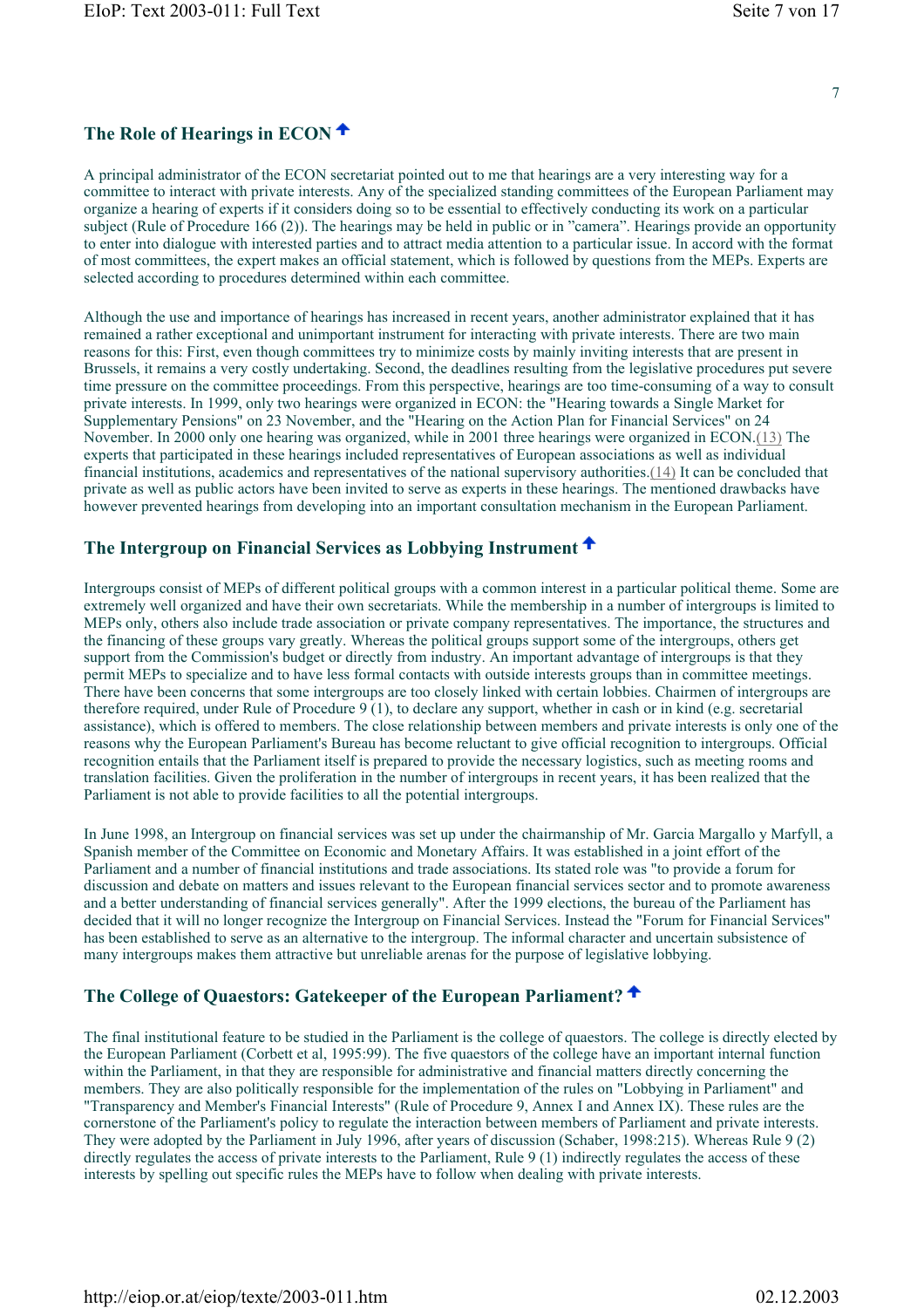At the beginning of their term of office, each quaestor is entrusted with a particular area of responsibility, such as building policy, financial questions, security, etc. The quaestor responsible for security in the Parliament is also responsible for the implementation of the rules that regulate the interaction with private interests. According to Rule of Procedure 9(2), he is reponsible for "…issuing nominative passes valid for maximum one year to persons who whish to enter Parliament's premises frequently with a view to supplying information to Members within the framework of their parliamentary mandate in their own interest or those of third parties." In return, these persons are required to respect a code of conduct and to sign a register kept by the quaestor. It is puzzling to note that this code of conduct, aimed at regulating the behavior of private interests in their relations with the European Parliament, is a part of the Parliament's internal Rules of Procedures (Rule of Procedure 9 (2) and Annex IX Article 3), and it is not the object of normal EU legislation. Any dispute of a member with regard to the activity of a representative or lobby is referred to the quaestor, who may decide whether to maintain or withdraw the pass concerned.

The same quaestor is also responsible for "…keeping a register in which each Member shall make a personal detailed declaration of: a) his professional activities and any other remunerated functions or activities, b) any support, whether financial or in terms of staff and material, additional to that provided by Parliament and granted to the Member in connection with his political activities by third parties, whose identity shall be disclosed" (Rule of Procedure 9 (1)). The declarations in the register shall be made under the personal responsibility of the Member, and they must be updated annually.(15) An administrator of Directorate General I of the Parliament Secretariat pointed out that the administrators from the Division Member Activities of Directorate General I are in charge of keeping the register of MEP declarations and the register of lobbyists. Although not formally mentioned in the Rules of Procedure, there is also a register with similar declarations of MEP assistants.

It would however be wrong to conclude on the basis of the Rules of Procedure that the quaestors act as effective gatekeepers of the European Parliament. In practice, hardly any requests for passes based on the Rule of Procedure 9 (2) are refused. The responsible quaestor explained to me that he grants access to the different interests on the basis of two informal rules: 1. A maximum of 6 passes can be granted to the same organization, 2. Interests that constitute a security risk are not granted a pass. It is important to emphasize that neither the public or private character of interests nor their organizational form matters when the nominative passes are issued. The only sanction for interests that breach the code of conduct is the withdrawal of the pass issued to the persons concerned (Rules of Procedure, Annex IX 3 (2)). According to an administrator of the secretariat of the college of quaestors, the application of the rules over the last years has shown that passes are almost never withdrawn. In addition, the implementation of Rule of Procedure 9 (1) does not really shape the interaction between the private interests and the MEPs. The same administrator added that members do not take the declarations for the register very seriously and often do not update the required information. Due to the quaestors' lenient implementation of the Rules of Procedure, it is impossible to conceive of the college of quaestors as the gatekeeper of the European Parliament. The college is clearly not the most relevant part of the Parliament to be studied in order to understand legislative lobbying in the Parliament.

The preceding analysis has made it possible to identify the part of the supranational assembly that is most relevant to the study of legislative lobbying: the European Parliament's committee system. The analysis has not only identified ECON as the leading committee in the area of EU financial services but also as the most relevant part of the European Parliament to be studied in order to understand legislative lobbying in the EU financial services sector.

## **IV Measuring Access to the Committee on Economic and Monetary Affairs**

### **Research Design**

When studying the different hypotheses at the end of part II, it becomes clear that they concern the relative access of the private actors to the European Parliament. The reason why one organizational form of interest representation enjoys better access to the Parliament than another is the real question to be addressed in this study. The data required to test these hypotheses should therefore relate to the relative access of the different organizational forms. To test the hypotheses, ordinal data on the degree of access of the four organizational forms are thus necessary. Both public and private actors potentially have interesting information about access. Since we are interested in relative access, the focus of the data collection has primarily to be on the public actors, i.e. MEPs. The latter are approached by the different organizational forms who desire to gain access and they are therefore in the best position to evaluate the relative access granted to the private actors. Private actors are mostly unaware of the access enjoyed by other private interests and it is therefore extremely difficult for them to correctly assess the relative access they have to the European Parliament.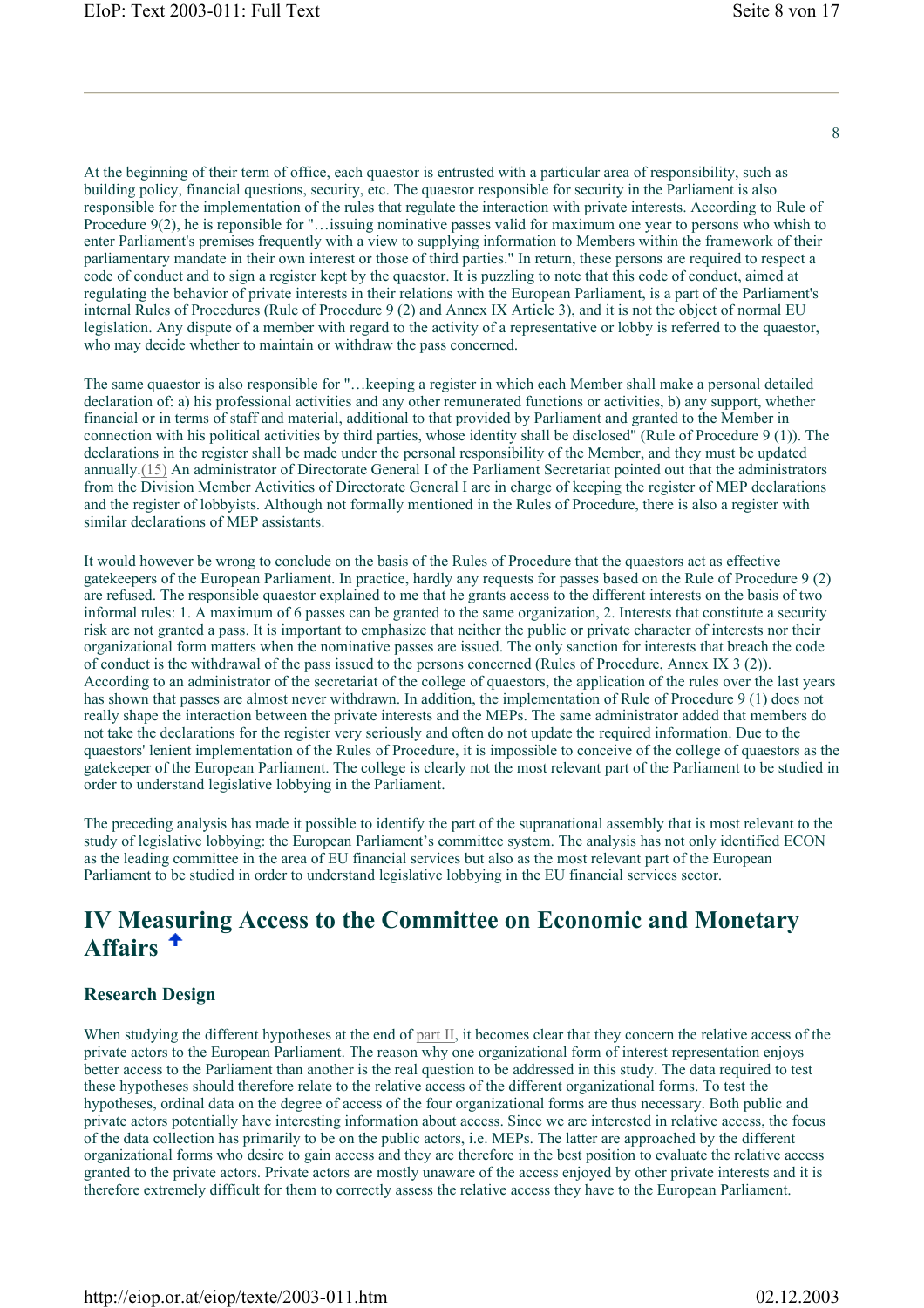$\alpha$ 

In order to test the hypotheses, the relative access of the different organizational forms has to be measured. It was decided to develop a set of structured questions that would be used to obtain comparable and quantifiable data on the access of private interests to the supranational assembly. Because we were interested in data on relative access, the public rather than the private actors were confronted with these questions in a series of semi-structured interviews. The inquiry focused upon those public actors that were judged to be most relevant for legislative lobbying in the European Parliament. Having located legislative lobbying in ECON, the 45 full members of the Committee were identified as the relevant population to be investigated. In order to define the population in ECON, a distinction was made between full members and substitutes.(16)

Members of the European Parliament are full members of at least one specialized committee and sometimes of a second committee as well. Meanwhile, MEPs are often also substitutes in one or more committees. Although substitutes have full speaking rights, they only have full voting rights when they can vote in the place of an absent full committee member of the same political group (Rule of Procedure 153). In practice this means that they are only prevented from voting on those occasions when all the full members of their political group are present and voting. Furthermore, substitutes can also be rapporteurs and draftsmen in the committee meetings. Even though they in fact have very little disadvantage in comparison with the full members, the latter do most of the committee's work. Of the full reports drawn up within the Economic Committee between 1984 and 1989 only one in seven were drawn up by substitutes (Corbett, 1995:111). Because of the substitutes' rather limited involvement in ECON, it seems legitimate that the 45 full members of the committee be identified as the relevant population. Between June 2000 and February 2001, the author conducted 27 interviews with full members of ECON. On average, each interview lasted about 40 minutes.(17)

The 45 full members are identified as the relevant population and a sample thereof is used in order to measure the access of business interests to the European Parliament. Because the identified population of politicians in the Parliament is rather small (population=45), the largest possible sample has been chosen in order to maximize the number of observations (sample=45=popoluation). The response rate amounts to 60% (27 MEPs out of a sample of 45). Of the 18 MEPs that did not participate in the semi-structured interviews, only 5 MEPs never replied to the repeated requests. A majority of 11 of the 13 MEPs that reacted negatively to the invitation explained that the reason for their refusal was a lack of available time.(18) It is important to investigate whether there is no bias in the non-responses or in the sample. The availability of data regarding the nationality or party-affiliation of all the MEPs in the sample allows us to check whether these two variables might cause a bias in the sample. The  $\chi^2$  values and their p-values, which can be calculated for each of the two variables, indicate that there is no bias in the responses regarding these variables.(19) Even though the conditions are not ideal for applying a  $\chi^2$ -test for the two variables, I would argue on the basis of the tests and the analysis of the non-responses that the results of the empirical investigation in the European Parliament are representative for the situation in the EU financial services sector.(20)

## **Methods**

The access hypotheses are tested on the basis of ordinal data. In order to obtain information about the relative access of private actors to the Parliament, the politicians were asked during the interviews to provide information about their contacts with private interests in the context of legislative lobbying. The MEPs were invited to establish a ranking of their contacts with the different forms of business interest representation. The interviewees had to indicate with which of the four organizational forms they had had contacts, taking the usefulness and the regularity of the contacts into account. This stands in contrast with previous studies on the European Parliament, which have taken only the regularity of contacts into account when measuring access (Kohler-Koch, 1998:153; Wessels, 1999:108).(21) The resultant rankings indicate which organizational forms the interviewees have chosen as their first, second, third and fourth choices. Table 4 below gives an overview of the ordinal data that was gathered in the European Parliament.

In order to test the hypotheses, the rankings provided by the interviewees have to be combined to obtain an overall or composite ranking of the degree of contact of these interviewees with the different organizational forms. The most straightforward method of obtaining the complete composite ranking of the four organizational forms is to use the weighted sums of the rank values (Guilford, 1954:180).(22) Because rank values are strictly ordinal numbers, the numerical meaning of the weighted sums is not entirely clear. When the weighted sums are calculated, there is an implicit assumption that the distance between the different ranks and therefore the rank values is equal.(23) Hence another more sophisticated method, based on Thurstone's law of comparative judgment, is used and is called the method of paired comparison (Thurstone, 1959:39 and 67).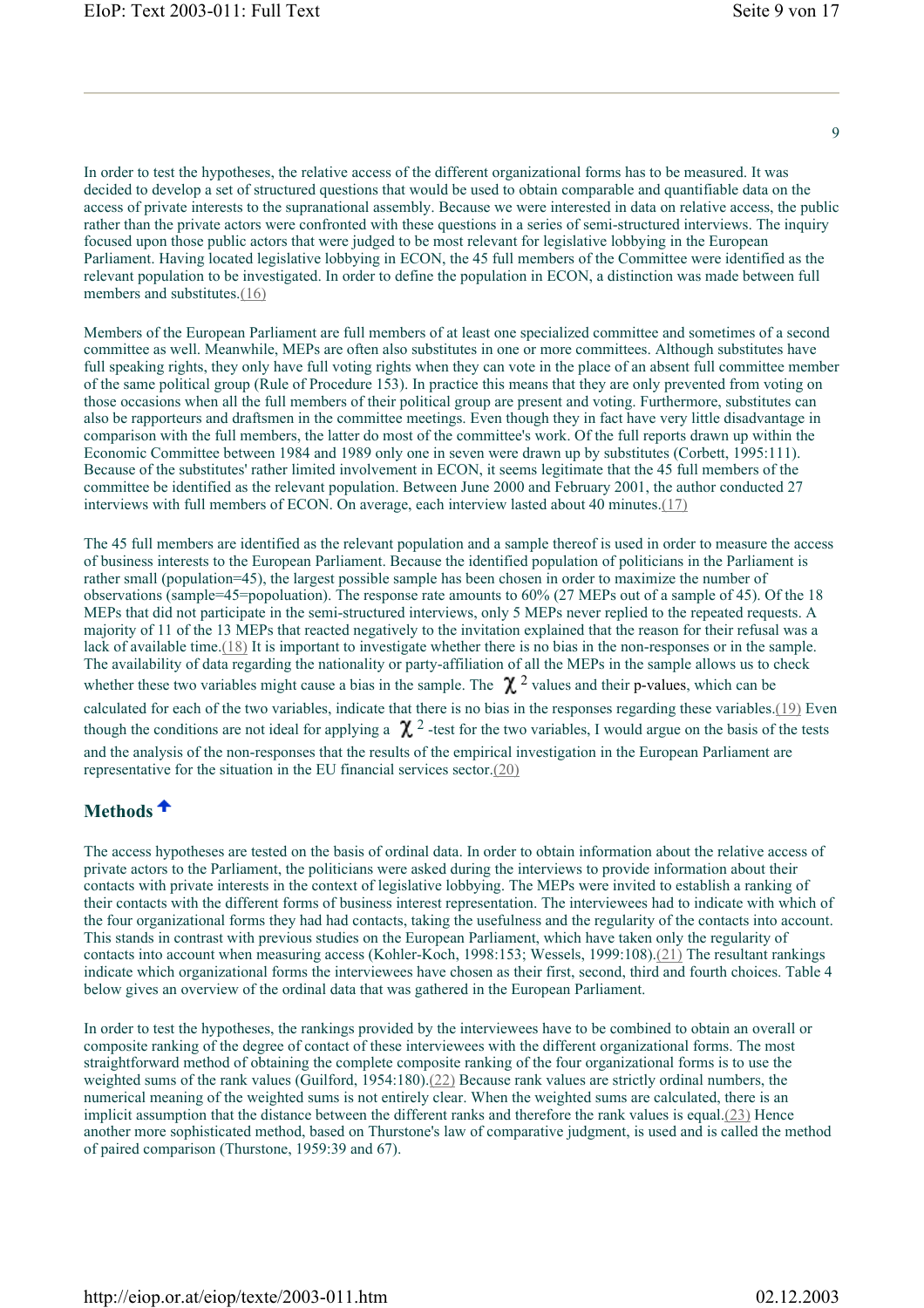The method of paired comparison is a one-dimensional scaling method that allows ordinal scale values to be converted into interval scale values (Guilford, 1954:154; Swanborn, 1993:31). In this method, the different organizational forms have to be evaluated by the interviewees in all the possible pairs. The result is a number of comparative judgements. It is important to note that the interviewed officials and politicians were not directly confronted with the paired comparisons of the four organizational forms. Instead they were asked during the interview to establish a complete ranking of the four organizational forms. It is no problem, however, to turn this complete rank-order information into comparative judgements for all pairs of organizational forms. If the four organizational forms, European association (EA) national association (NA), individual company (IF) and consultant (Cons) are ranked in the order given, then six comparative judgements may readily be inferred: EA>NA, EA>IF, EA>Cons, NA>IF, NA>Cons and IF>Cons. This approach is called the pair-comparison treatment of complete ranks (Guilford, 1954:183).

On the basis of the resulting comparative judgements, it is possible to determine the proportion of times each organizational form is deemed greater than every other form. This provides additional information about the intensity of the respondents' preferences when ranking different alternatives. The calculation of the interval scale values is based on this additional data.(24) For more information about the F-Matrix, the P-matrix and the Z-matrix required for calculating the interval scale values of the different organizational forms, along with more details about the data, I refer to an earlier publication (Bouwen, forthcoming (b)) where these matrices are calculated (Guilford, 1954:154-163; Swanborn, 1993:31-45). The important advantage of the paired comparison scaling method is that it not only helps to establish the composite ranking but it also assists in more precisely determining the different degrees of access of the organizational forms to the various EU institutions.

## **V Empirical Evidence**

Table 4 below summarizes the rankings provided by the 27 MEPs. The Table contains the frequencies with which MEPs have chosen a particular organizational form as their first, second, third or fourth choice. The result of the  $\chi^2$ -test and the p-value clearly indicate that there is a relationship between the two variables in the Table.(25) The Cramer coefficient of association specifies that there is indeed a rather strong association between organizational form and the degree of access.(26) Even though this result does not confirm the generated hypotheses, it clearly points in the right direction.

#### Table 4

A closer look at the first column of Table 4 seems to confirm the proposed hypotheses concerning access to the European Parliament. Whereas a majority of MEPs have preferential contact with the European associations (12), they have clearly less contact with national associations (9) and individual companies (4) respectively. It would, however, be premature to conclude only on the basis of the MEPs' first choice that European associations have effectively better access than national associations and individual companies. The information contained in the three other columns (2<sup>nd</sup>, 3<sup>rd</sup> and 4<sup>th</sup> choice) cannot be disregarded and has to be taken into account simultaneously. The method of paired comparison is therefore used to calculate, on the basis of the 27 individual rankings, the composite or overall ranking of the MEPs' contacts with private interests (Guilford, 1954: 154; Swanborn, 1993:31). The resulting values are reported in Table 5 below.

#### Table 5

The obtained composite ranking of organizational forms confirms the hypotheses that were generated regarding access to the European Parliament. European associations (1.71) do have a higher degree of access to the Parliament than national associations (1.69), and the latter have a higher degree of access than individual firms (0.80) and consultants (0.00). Consultants have a substantially lower degree of access than individual firms and are thus the least successful in securing access to the Members of ECON. The difference between the interval scale value calculated for the collective forms of interest representation, i.e. the European and national associations, on the one hand, and the individual firms or consultants, on the other, is rather large. MEPs clearly prefer to talk to lobbyists from representative organizations, irrespective of the level of interest aggregation (national/European). The distance between the values calculated for the European and the national associations is relatively small (0.02). It follows that European and national associations have a rather similar degree of access to the European Parliament. This interesting result points to the successful "Europeanization" of national associations in recent decades (Bouwen, forthcoming (a)). Finally, in order to gain clear insight into the relative access of business interests to the European Parliament, it is necessary to calculate the relative access values of the different organizational forms of business interest representation. The relative access value is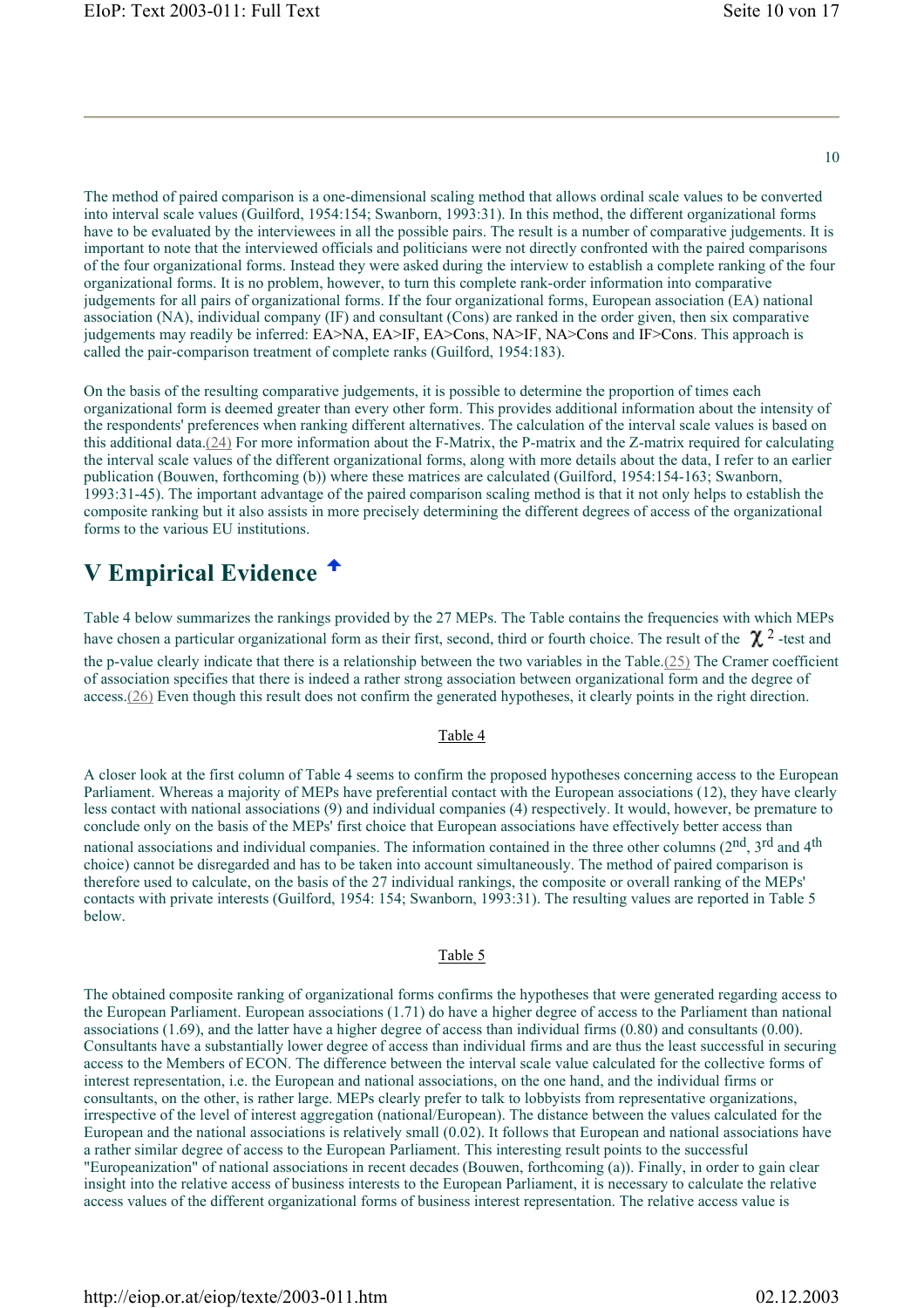calculated by taking the column marginals (sigmas) of the F-Matrix and dividing them by the total number of pairs  $(N^*6)$ (Bouwen, forthcoming (b)). The resulting percentages are reported in Graph 1 below.

#### Graph 1

## **VI Conclusion**

The discussion of the European Parliament's internal organization has shown that the Committee on Economic and Monetary Affairs is the central locus for legislative lobbying in the area of EU financial services. Quantitative and qualitative data were gathered in the committee through semi-structured interviews. On the basis of the ordinal data that was collected among the ECON members, it has been possible to confirm the hypotheses about relative access to the European Parliament. European associations indeed enjoy the best access to the supranational assembly. They have respectively better access to the ECON Members than national associations, individual firms and consultants. The calculated composite ranking of access to the European Parliament is in line with the results of a previous survey analysis undertaken by Beate Kohler-Koch in the European Parliament. When MEPs were asked for their assessment of interest representatives (important/not important), their frequency of contacts (important/not important) and their preferred sources of information (more or less preferred), their answers -each time- produced the composite ranking established earlier in this article (Kohler-Koch, 1998:152-154). The rather similar degree of access of European and national associations to the European Parliament established in this paper is also confirmed by the results of Kohler-Koch (1998:157).(27)

The difference in degree of access between European and national associations turns out to be rather small (0.02). It can be concluded that national associations have almost the same degree of access to the European Parliament as their European counterparts. Another important but less surprising finding is that the degree of access of these two collective forms of interest representation is substantially higher than the access of individual firms or consultants. MEPs clearly prefer to talk to lobbyists from representative organizations. The fact that individual firms have difficulties providing encompassing access goods seriously reduces their capacity to gain access to the European Parliament. Furthermore, the data show that consultants have the lowest degree of access to ECON. Because they do not represent their own genuine interest, they are considered less trustworthy and MEPs are therefore reluctant to include them in their personal networks. Third party representation is clearly the least successful organizational form for gaining access to the European Parliament. On the basis of these empirical results, it can be concluded that the supply-and-demand scheme of access goods is a useful instrument for understanding the access of different forms of business interest representation to the European Parliament.

An explanation for the surprisingly good access of national associations to the Parliament can be found in the fact that MEPs remain firmly rooted in their national political systems. The MEPs' active participation in national party politics and their involvement in their country's social life provide multiple opportunities for the politicians to interact with national public and private interests. Their close relationship with the national political level is illustrated by the substantial amount of time they spend on requests coming from the national level and the important number of personal assistants working for them in their home countries (Bouwen, 2003). The close contacts between MEPs and national associations are a logical consequence of this relationship. Do these findings not stand in contradiction to the new strand of literature dealing with party cohesion and coalition formation in the European Parliament (Attina, 1990; Brzinski, 1995; Raiuno, 1997; Kreppel and Tsebelis, 1999; Hix 2001)? This research has shown a growing level of cohesion for all transnational party groups in the Parliament. Furthermore these authors find that, generally, coalitions form on the basis of ideology and not nationality. Although they admit that party cohesion occasionally breaks down and that national groups vote against the majority of their party group, they basically argue that ideology has become a more important cleavage than nationality in the European assembly.

Their argument, however, does not contradict our findings that national associations have a surprisingly good access to ECON. Even though nationality might have lost weight in determining the voting behavior of MEPs, it remains a crucial factor in the political game. An important reason is that national political parties rather than the transnational party groups control the process of selecting candidates for the European Parliament elections. Although the transnational political groups influence the achievement of policy and office goals within the Parliament, they do not control the candidate selection process, and they therefore have substantially less clout to prevent national delegations from defecting from the party group line. If an issue is highly salient at the national level and the MEP is torn between the position of his transnational party group and his national interest, the MEP is therefore likely to vote along national lines and against his party group. The regular interaction of the MEPs with their voters and national interest representatives at home is important for identifying the national interest. Information about the domestic encompassing interest is crucial for MEPs when deciding whether it is necessary to defect from the transnational party group line on an issue that is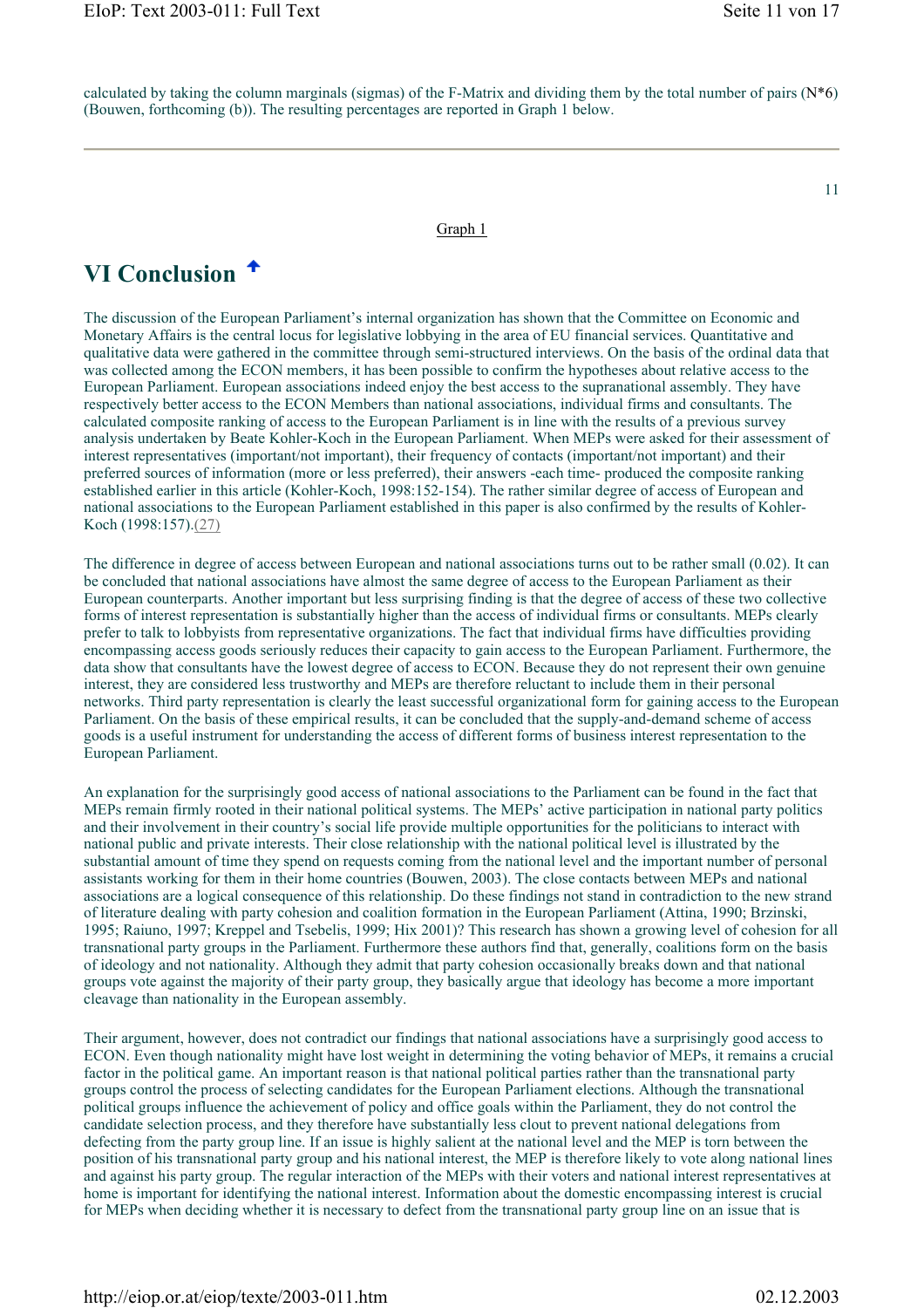highly salient at the domestic level. When nationally non-sensitive issues are discussed, MEPs have more freedom to contact European associations and other non-national interests. But even for these issues it is often convenient for MEPs to contact their national associations. Not only do these associations speak the same language, they also provide information that can be easily understood by the MEPs because of their familiarity with the national political context. It allows the MEPs to use the situation in their Member State as yardstick to evaluate and judge the situation in the rest of Europe. It can be concluded that the fact that nationality remains an important dimensionality of legislative politics in the European Parliament helps to explain the important role of national associations in the Parliament.

## **References**

Attina, F. (1990) 'The voting behavior of the European Parliament members and the problem of the Europarties'. *European Journal of Political Research,* Vol.18, pp. 557-79.

Austin-Smith (1993) 'Information and Influence: Lobbying for Agendas and Votes'. *American Political Science Review,* Vol.37, 799-833.

Becker, G. (1983) 'A theory of competition among pressure groups for political influence'. *The Quarterly Journal of Economics,* Vol. 98, No. 3, pp. 371-400.

Bennett, R. J. (1997) 'The Impact of European Economic Integration on Business Associations: the UK Case'. *West European Politics,* Vol. 20, No. 3, pp. 61-90.

Bouwen, P. (2002) 'Corporate Lobbying in the European Union: The Logic of Access'. *Journal of European Public Policy,* Vol. 9, No. 3, pp. 365-90.

——— (2003) 'Lobbying in de Europese Unie: Is er nog toekomst voor nationale belangengroepen?' *Res Publica – Belgian Journal for Political Science*, Vol. XLV, No. 4.

——— forthcoming (a) 'National Business Associations and European Integration: The Case of the Financial Sector'. In Streeck, W., Vissser, J., Schneider, V. and Grote*,* J. (eds) *Governing Interests: Business Associations Facing Internationalization.* 

forthcoming (b) 'Exchanging Access Goods for Access: A Comparative Study of Business Lobbying in the EU Institutions'. *European Journal of Political Research.*

Bowler, S. and Farrell, D.M. (1993) 'Legislator Shirking and Voter Monitoring: Impacts of European Electoral Systems upon Legislator-Voter Relationships'. *Journal of Common Market Studies,* Vol. 31, No. 1, pp. 45-69.

——— (1995) 'The Organizing of the European Parliament: Committees, Specialization and Co-ordination'. *British Journal of Political Science,* Vol. 25, No. X, pp. 219-43.

Broscheid, A. and Coen, D. (2003) 'Insider and outsider lobbying of the European Commission: An informational model of forum politics'. *European Union Politics,* Vol. 3, No. 2.

Brzinski, J. B. (1995) 'Political Group Cohesion in the European Parliament, 1989-1994'. In Rhodes, C. and Mazey, S. (eds) *The State of the European Union. Volume 3. Building a European Polity?'* (Harlow, Essex: Longman Group), pp. 135-58

Buholzer, R. (1998) *Legislatives Lobbying in der Europäischen Union, Ein Konzept für Interessengruppen.* (Bern-Stuttgart-Wien: Verlag Paul Haupt).

Coen, D. (1997) 'The evolution of the large firm as a political actor in the European Union'. *Journal of European Public Policy,* Vol. 4, No. 1, pp. 91-108.

Corbett, R., Jacobs, F. and Shackleton, M. (1995) *The European Parliament*. (London: Cartermill Publishing).

Crombez, C. (2002) 'Information, Lobbying and the Legislative Process in the European Union'. *European Union Politics,* Vol. 3, No. 1, pp. 7-32.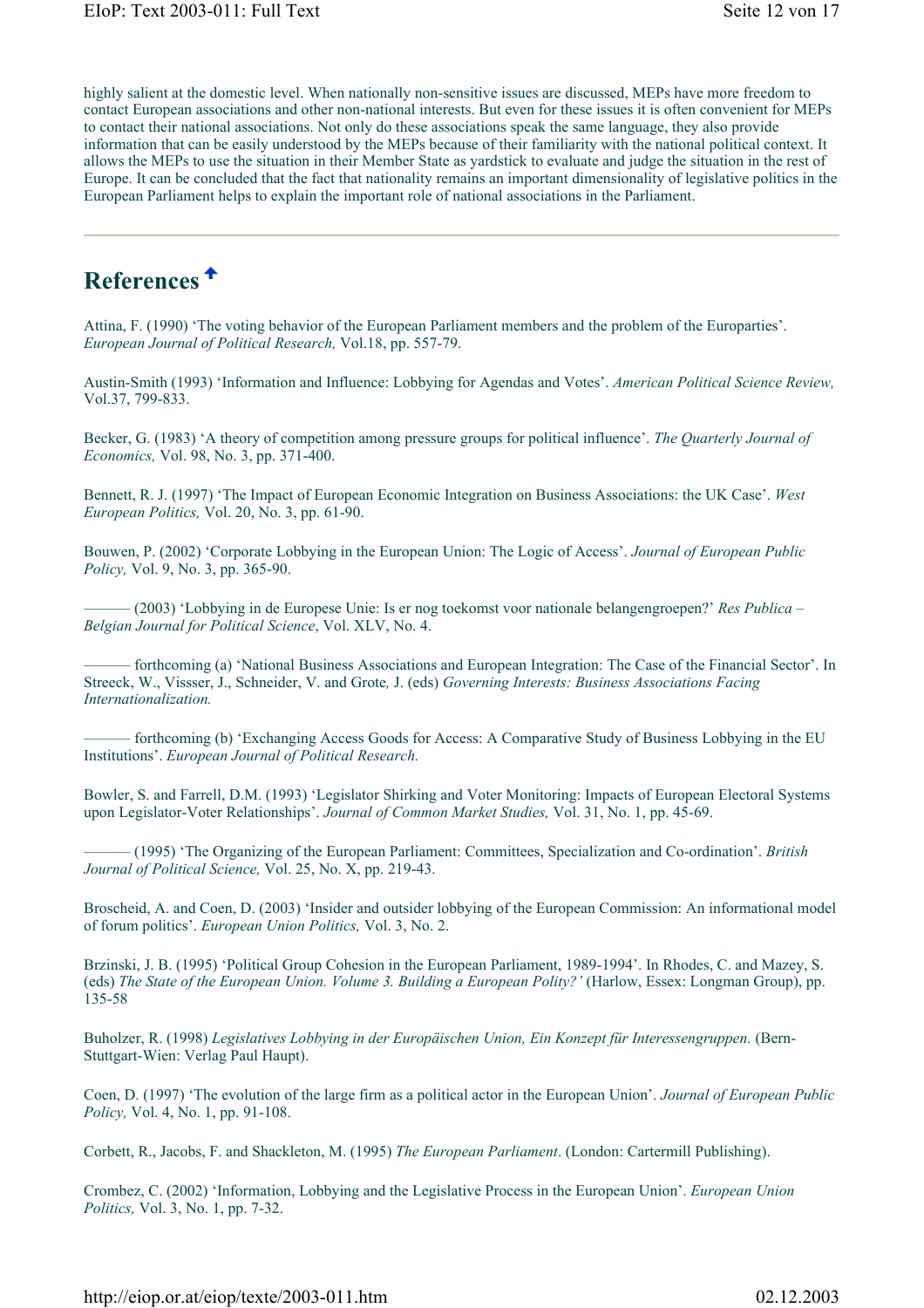Dyson, K. and Featherstone, K. (1999) *The Road to Maastricht. Negotiating Economic and Monetary Union*. (Oxford: Oxford University Press).

Falkner, G. (1998) *EU Social Policy in the 1990s: Towards a Corporatist Policy Community*. (London: Routledge).

Gorges, M.J. (1996) *Eurocorporatism? Interest Intermediation in the European Community*. (New York and London: University Press of America).

Greenwood, J. and Aspinwall, M. (1998) *Collective Action in the European Union, Interests and the New Politics of Associability*. (London: Routledge).

Greenwood, J., Grote, J. and Ronit, K. (1992).*Organized Interest and the European Community*. (London: Sage Publications).

Greenwood, J. and Webster, R. (2000) 'Are EU Business Associations Governable?' *European Integration Online Papers,* Vol. 4, No. 3 <http://eiop.or.at/eiop/texte/2000-003a.htm>

Guilford, J. P. (1954) *Psychometric Methods* (New York, Toronto, London: McGraw-Hill Book Company).

Hansen, J.M. (1991) *Gaining Access, Congress and the Farm Lobby, 1919-1981*. (Chicago and London: The University of Chicago Press).

Hix, S.(2001) 'Legislative Behaviour and Party Competition in the European Parliament: An Application of Nominate to the EU'. *Journal of Common Market Studies,* Vol.39, No. 4, pp. 26.

Jacobs, D. (1974) 'Dependency and Vulerability: An Exchange Approach to the Control of Organizations'. *Administrative Science Quarterly,* Vol. 19, No. X, pp. 45-59.

Kohler-Koch, B. (1997) 'Organized Interests in the EC and the European Parliament'. *European Integration Online Papers, Vol.1, No. 9* <http://eiop.or.at/eiop/texte/1997-009a.htm>

——— (1998) 'Organized Interests in the EU and the European Parliament'. In Claeys, P.H., Corinne, G., Smets, I. and Winand, P. (eds) *Lobbying, Pluralism and European Integration*. (Brussels: European Interuniversity Press), pp. 126-158

Kreppel, A. and Tsebelis, G. (1999) 'Coalition Formation in the European Parliament'. *Comparative Political Studies,* Vol. 32, No. 8, pp. 933-66.

Levine, S., and White, P.E. (1961) 'Exchange as a Conceptual Framework for the Study of Interorganizational Relationships'. *Administrative Science Quarterly,* Vol. 5, pp. 583-601.

Lohmann, S. (1995) 'Information, access, and contributions: a signaling model of lobbying'. *Public Choice,* Vol. 85, pp. 267-84.

Majone, G. (1994) 'The Rise of the Regulatory State in Europe'. *West European Politics,* Vol. 17, No. 3, pp. 78-102.

Mazey, S. and Richardson, J. (1999) 'Interests'. In Cram, L., Dinan, D. and Nugent, N. (eds) *Developments in the European Union.* (New York: St. Martin's Press), pp. 105-29.

——— (1993) *Lobbying in the European Community*. (Oxford: Oxford University Press).

Mitchell, W.C. and Munger, M.C. (1991) 'Economics models of interest groups: an introductory survey'. *American Journal of Political Science*, Vol.35, No. 2, pp. 512-46.

Mogg, J. (1999) 'Looking ahead to the next century: EU priorities for financial services'. *Euredia, European Banking and Financial Law Journal*, No. 1, pp. 9-20.

Neuhold, C. (2001) 'The "Legislative Backbone" keeping the Institution upright? The Role of European Parliament Committees in the EU Policy-Making Process'. *European Integration Online Papers,* Vol. 5, No.10 <http://eiop.or.at/eiop/texte/2001-010a.htm>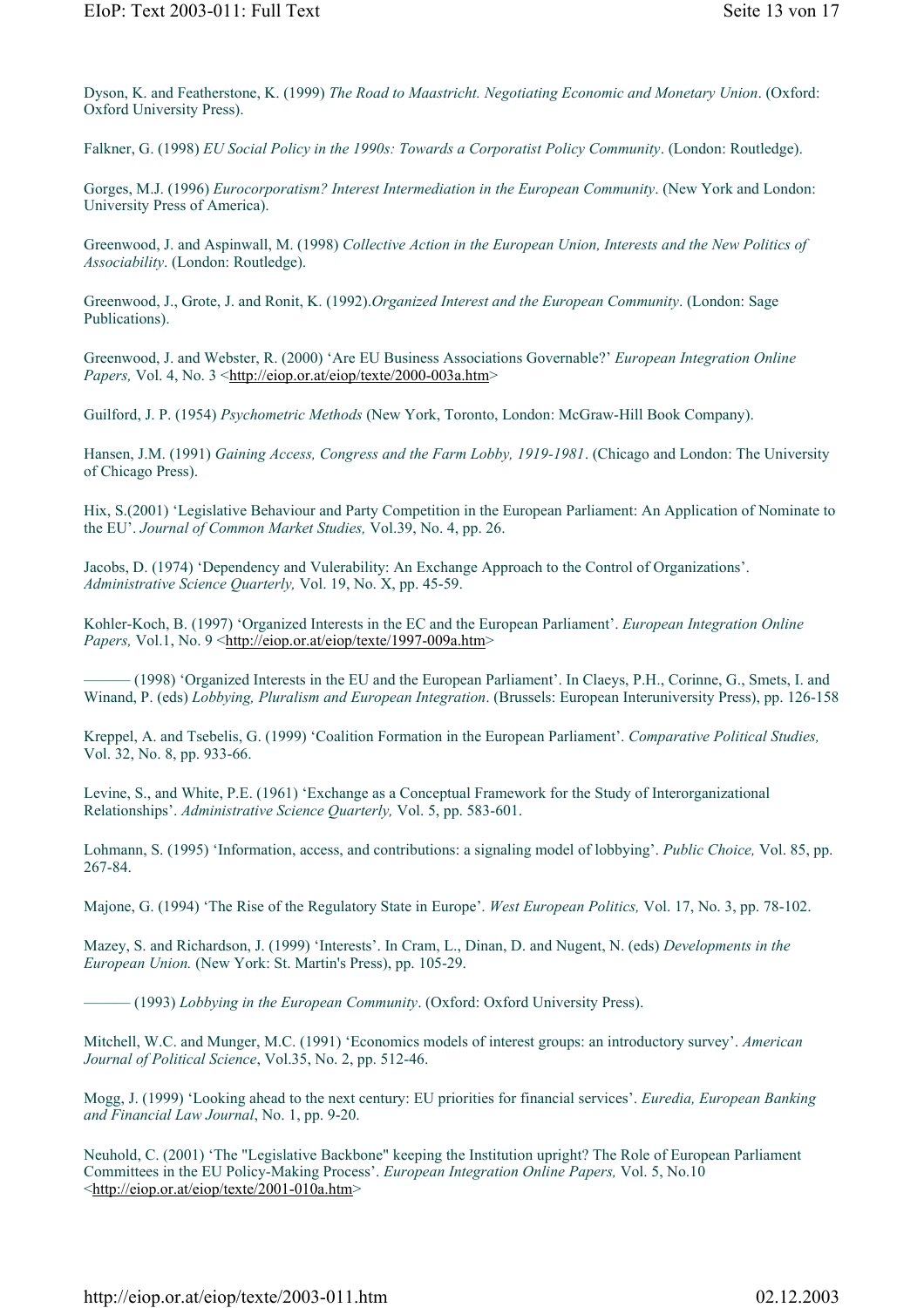Pappi, F.U. and Henning, C.H.C.A. (1999) 'The organization of influence on the EC's common agricultural policy: A network approach'. *European Journal of Political Research*, Vol. X, No. 36, pp. 257-81.

Pfeffer, J. (1997) *New Directions for Organization Theory, Problems and Prospects*. (New York; Oxford: Oxford University Press).

——— (1982) *Organizations and Organization Theory*. (Boston; London: Pitman).

Pfeffer, J. and Salancik, G.A. (1978) *The External Control of Organizations: A Resource Dependence Perspective*. (New York: Harper & Row Publishers).

Potters, J. and Sloof, R. (1996) 'Interest groups: a survey of empirical models that try to assess their influence'. *European Journal of Political Economy*, Vol. 12, pp. 403-42.

Potters, J. and Van Winden, F. (1990) 'Modelling political pressure as transmission of information'. *European Journal of Political Economy*, Vol. 6, pp. 61-88.

Raunio, T. (1997) *The European Perspective, Transnational Party Groups in the 1989-1994 European Parliament*. (Aldershot, Brookfield USA, Singapore, Sydney: Ashgate).

Schaber, T. (1998). 'The Regulation of Lobbying at the European Parliament: the Quest for Transparency'. In Claeys, P.H., Gobin, C., and Winand, P. (eds) *Lobbying, Pluralism and European Integration.* (Brussels: European Interuniversity Press).

Schmitter, P.C. and Streeck, W. (1999) 'The organization of business interests: studying the associative action of business in advanced industrial societies'. *Max-Planck-Institut Für Gesellschaftsforschung Discussion Paper,* 99/1 <http://www.mpi-fg-koeln.mpg.de/pu/mpifg\_dp/dp99-1.pdf>

Siegel, S. and Castellan, N.J. (1988) *Nonparametric Statistics for the Behavioral Sciences*. (New York and London: McGraw-Hill Book Company).

Streeck, W. and Schmitter, P.C. (1991) 'From national corporatism to transnational pluralism'. *Politics and Society,*  Vol.19, No. 2, pp.133-64.

Swanborn, P. G. (1993) *Schaaltechnieken, Theorie en praktijk van acht eenvoudige procedures*. (Amsterdam: Boom).

Thurstone, L. L. (1959) *The Measurement of Values*. (Chicago: University of Chicago Press).

Truman, D. (1951) *The Governmental Process, Political Interests and Public Opinion*. (Westport, Connecticut: Greenwood Press, Publishers).

Van Schendelen, M. C. P. M. (1994) *National Public and Private EC Lobbying*. (Aldershot-Brookfield USA-Hong Kong-Singapore-Sydney: Dartmouth Publishing Company).

Wessels, B. (1999). 'European Parliament and Interest Groups'. In Katz, S and Wessels,B. (eds) *The European Parliament, the National Parliaments, and European Integration.* 105-28. (Oxford: Oxford University Press), pp. 105-28

Zavvos, G.S. (1994) 'EC Financial Markets: Regulation for Stability and Openness'. In Wymeersch, E. (ed) *Further Perspectives in Financial Integration in Europe.* (Berlin and New York: Walter de Gruyter), pp. 27-42.

## **Endnotes**

(\*) I would like to thank my colleagues and friends from the Max Planck Institute for Research on Collective Goods in Bonn and the Max Planck Institute for the Study of Societies in Cologne for their useful comments on earlier versions of this paper: Martin Beckenkamp, Andreas Broscheid, Alkuin Kölliker, Wolfgang Streeck and Joerg Teuber. Furthermore, I am grateful to Michael Nentwich, John Peterson, Jim Rollo and the anonymous referees for their constructive comments and to Darrell Arnold for the language corrections. Finally, I would like to thank the interviewees who gave so freely of their time. Meanwhile, an amended version of this paper has been accepted for publication by the Journal of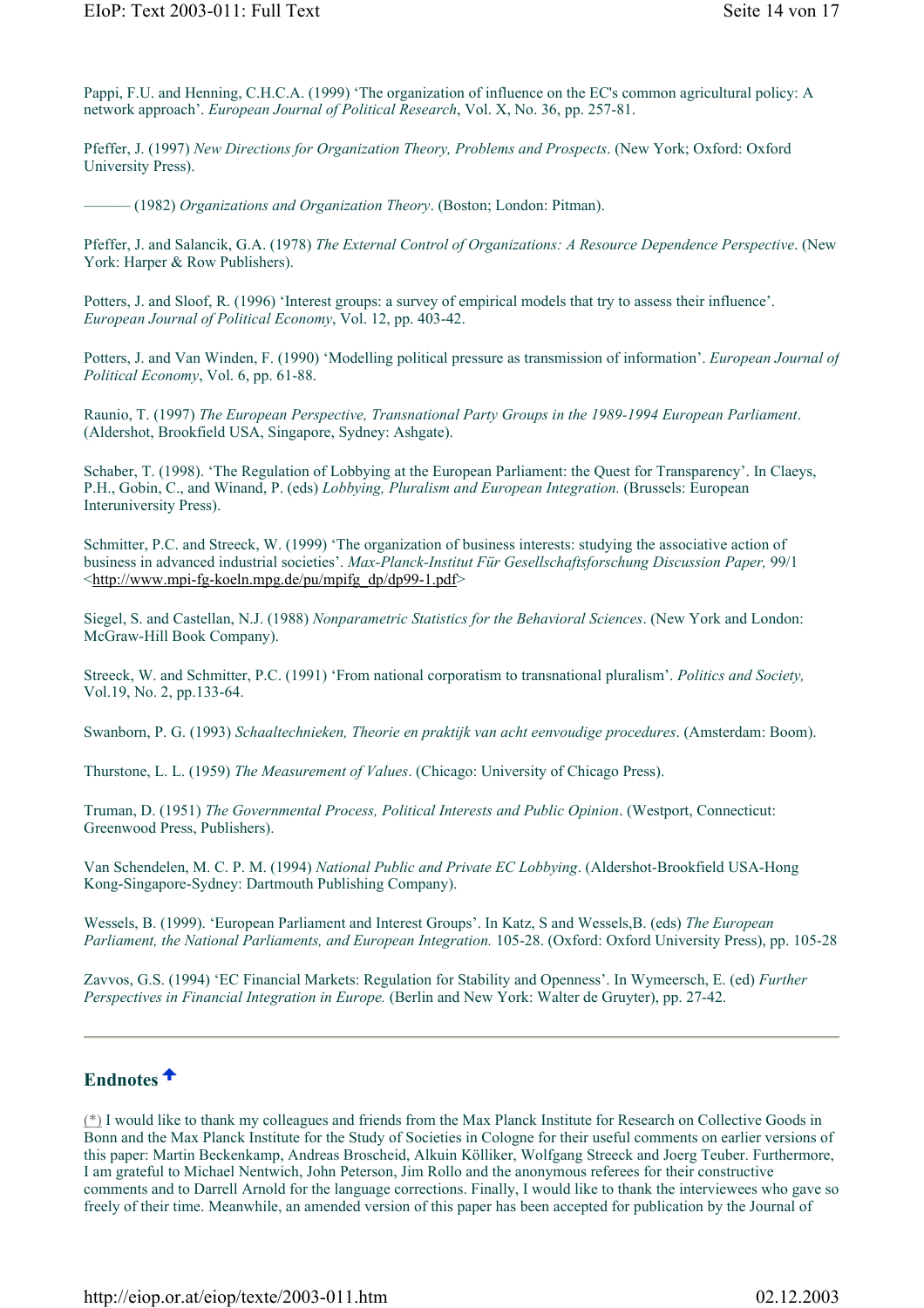Common Market Studies in the spring of 2004.

(1) The characterization of the EU as a regulatory state legitimizes this exclusive focus on legislative lobbying (Majone, 1994). "Funds-lobbying" is rather limited at the European level because of the relatively small size of the EU budget (Buholzer, 1998:8).

(2) An exception are the recent theoretical studies of Broscheid and Coen (2003) and Crombez (2002) that focus on the informational role of interest groups in EU policy-making.

(3) Financial Services: Building a Framework for Action. Commission Communication of 28/10/98. COM (1998) 625. In June 1998, the Cardiff European Council had asked the European Commission to table an action plan to improve the single market in financial services.

Financial Services – Implementing the Framework for Financial Markets: Action Plan. Commission Communication of 11/05/99. COM (1999) 232.

(4) Many authors have applied exchange theories to interest intermediation and interest group politics. The exchange paradigm is a central feature of neo-corporatism (Schmitter and Streeck, 1999). Network analysis focuses on interorganizational exchange to study various forms of interest intermediation (Pappi and Henning, 1999). In political economy or public choice, the market is the model for political exchange (Becker, 1983; Potters and Van Winden, 1990).

(5) Mitchell and Munger (1991) offer an introductory survey of these public choice approaches. For a survey of empirical rational choice models of interest group behavior, see Potters and Sloof (1996).

(6) The original theoretical framework build on the basis of the 63 exploratory interviews covers not only the European Parliament but also the European Commission and the Council of Ministers (Bouwen, 2002).

(7) A number of new collective fora such as direct membership associations of firms and mixed membership associations of firms and national associations are not included because they did not exist in the EU financial services sector at the time of the investigation (Bouwen, forthcoming (a)). It would, however, not be problematic to derive the supply of access goods also for these new organizational forms of business interest representation.

(8) The two authors emphasize the importance of ideology over nationality in the European Parliament. In their article on coalition formation in the Parliament under the cooperation procedure, the authors find that, generally, coalitions form on the basis of ideology, not nationality. Nevertheless, they are also able to identify some national groups that occasionally vote against the majority of their party group.

(9) It is common wisdom that single member constituencies provide a direct link between the voter and the legislator and bring more easily local and regional concerns to the forefront. In other systems, in particular in proportional representation, this link becomes attenuated. The electoral systems in the Member States of the European Union are based on some kind of proportional system. Although these systems only have a weak element of constituency representation, the MEPs are nevertheless elected at the national level and therefore retain important links with their electorate back home.

(10) The competencies of the Parliament's 17 specialized committees are set out in annex VI of the Rules of Procedure.

(11) Apart from financial services, ECON is also responsible for the gradual establishment of the Economic and Monetary Union and the relations with the European Central Bank.

(12) Before the 1999 election, the Committee on Legal Affairs and the Internal Market was the "leading committee" for financial services. Now the Rules of Procedure specify that the Committee is responsible for matters relating to the right of establishment and the freedom to provide services (Article 43 to 55 of the EC Treaty), except for financial services.

(13) Hearing on the "Progress in the coordination of tax policies in the European Union", 19 June 2000; Hearing on "Supplementary Pensions", 6 February 2001; Hearing on the "Implementation of the Rules of Competition", 27 February 2001; Hearing on "Services of General Interest in Europe", 6 March 2001.

(14) The experts that attended the Hearing "Towards a Single Market for Supplementary Pensions" belonged to the following organizations: European Trade Union Confederation, FNV Bondgenoten, Salomon Brothers, European Federation for Retirement Provision, Comité Europeen des Assurances, Ministerio de Economia y Hacienda. The experts attending the Hearing on the "Financial Services Action Plan" belonged to the following organizations: Bundesaufsichtsamt für das Kreditwesen, Universita Bocconi, Financial Services Authority, Ministry of France/Director Financial Market and Cash Management Directorate, Barclays Bank, Comision Nacional del Mercado de Valores,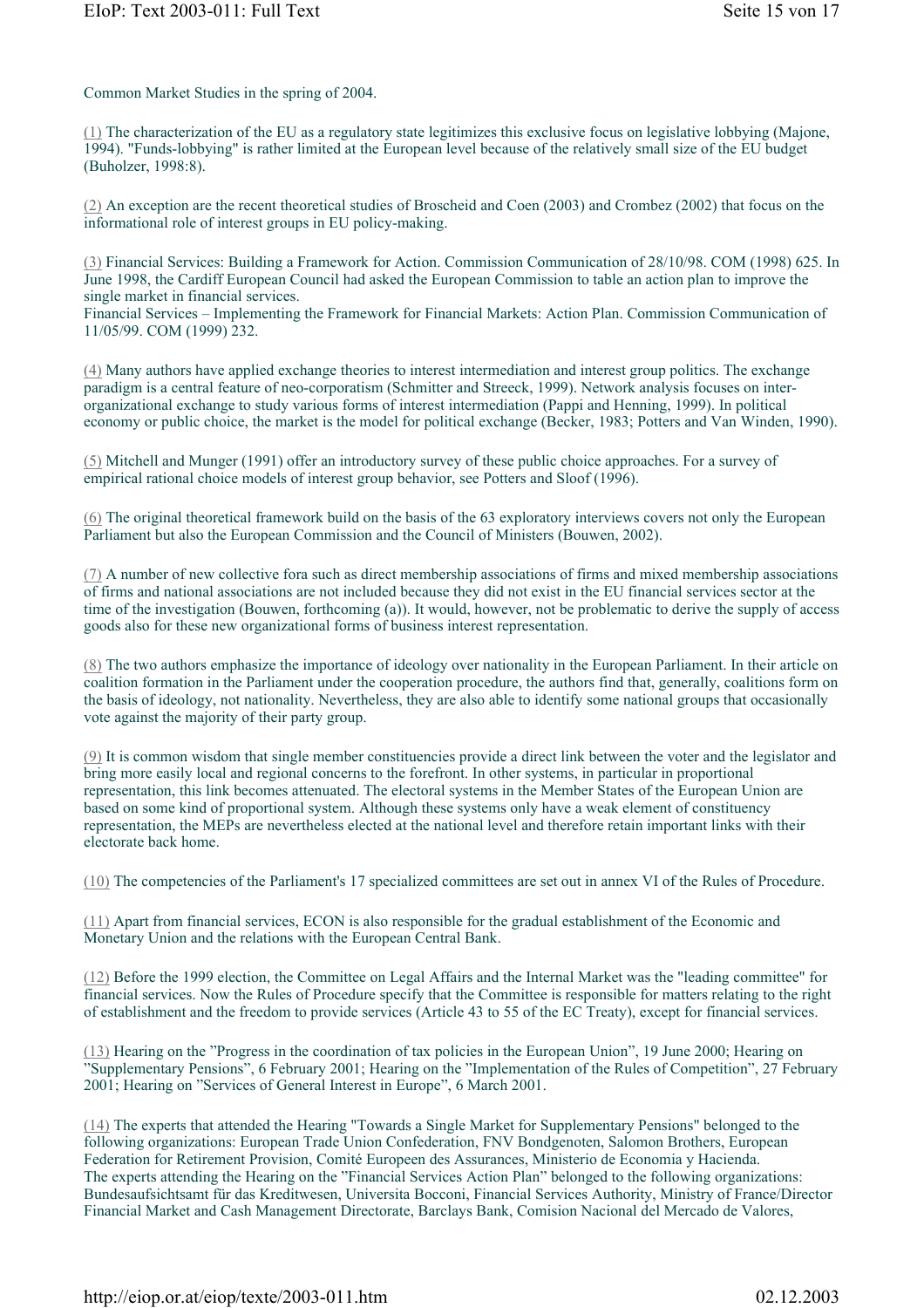Institut für Finanzdienstleistungen.

(15) Since July 2001 the details of the financial interests of the MEPs are posted on the Internet. In this regard take a look at John Shelley, "Anti-Secrecy MEPs snub transparency", European Voice, 12-18 July 2001.

(16) The appointment of full members and substitutes to committees is decided upon by the political groups in such a way as to ensure that each committee reflects the overall political balance between the political groups in the plenary session (Rule of Procedure 152).

(17) The total amount of time spent on interviewing the 27 politicians in the European Parliament amounts to 18 hours and 55 minutes.

(18) The fact that MEPs are obliged to travel between Strasbourg, Brussels and their home country helps to explain the response rate of the MEPs in ECON.

(19)For the nationality variable:  $df=14$ ,  $\chi^2=8,359$ ,  $p=0,870$ . H<sub>o</sub>: "There is no bias in the responses" cannot be rejected.

For the party-affiliation variable: df=7,  $\chi$ <sup>2</sup>=11.91, p=0,104. H<sub>o</sub>: "There is no bias in the responses" cannot be rejected.

(20) It should be noted that for the two preceding variables, the conditions are not ideal to apply the chi-square test. Since the degrees of freedom are greater than 1, no more than 20 percent of the cells should have an expected frequency of less than 5, and no cell should have an expected frequency of less than 1 (Siegel and Castellan, 1988:199). These conditions are not fulfilled for the two variables.

(21) Interestingly, Wessels finds that there is a clear relationship between the frequency of contacts between MEPs and interest groups and the MEPs' responsiveness to interest group demands. He finds a correlation at the aggregate level of 0.69. The author believes there are good theoretical reasons to assume a causal relationship between responsiveness and frequency of contacts: rational actors first go where they are best heard (Wessels, 1999:113). Wessels' arguments therefore support our initial claim about the close relationship between influence and access. Interest groups are namely inclined to contact and gain access to the MEPs who are most responsive to their demands.

(22) What are the rank values? The normal custom of assigning the greatest or highest value a rank of 1 has been followed here. The ranks 1 through to n, however, are only used to record the data. In the further treatment of the data, the rank numbers are replaced by their rank values. The rank values  $R_i$  are a series of values in exact reverse order to the rank  $r_i$ . R<sub>i</sub> is related to  $r_i$  by the simple equation  $R_i = n - r_i + 1$ . In this project the highest rank, rank 1, corresponds to rank value 4. In order to obtain the composite ranking, the resulting rank values (4,3,2,1) are weighted for each organizational form with the frequencies with which the respondents chose the organizational form as their first, second, third or fourth choice.

(23) The different intensities of interviewees' preferences for different organizational forms and therefore the different distances that might exist between consecutive ranks are not taken into account by the method of the weighted sums.

(24) This data should therefore better reflect the distance between the intensities of the interviewees' preferences for different organizational forms.

(25) It should be noted that the conditions are satisfied to apply the chi-square test. Since the degree of freedom is greater than 1, no more than 20 percent of the cells should have an expected frequency of less than 5, and no cell should have an expected frequency of less than 1 (Siegel and Castellan, 1988:199). These conditions are met for the calculation of chisquare.

(26) The Cramer coefficient is useful when only categorical data on the variables is available. Like the Pearson correlation coefficient, the Cramer coefficient has a maximum value of 1 and the coefficient will be equal to 0 when the two variables are independent. Unlike the Pearson coefficient, the Cramer coefficient cannot be negative (Siegel and Castellan, 1988:227).

(27) Whereas Wessels finds that national associations have more access than European associations to the MEPs, it is difficult to compare these deviating results with our findings because different answer categories were used (1999:115).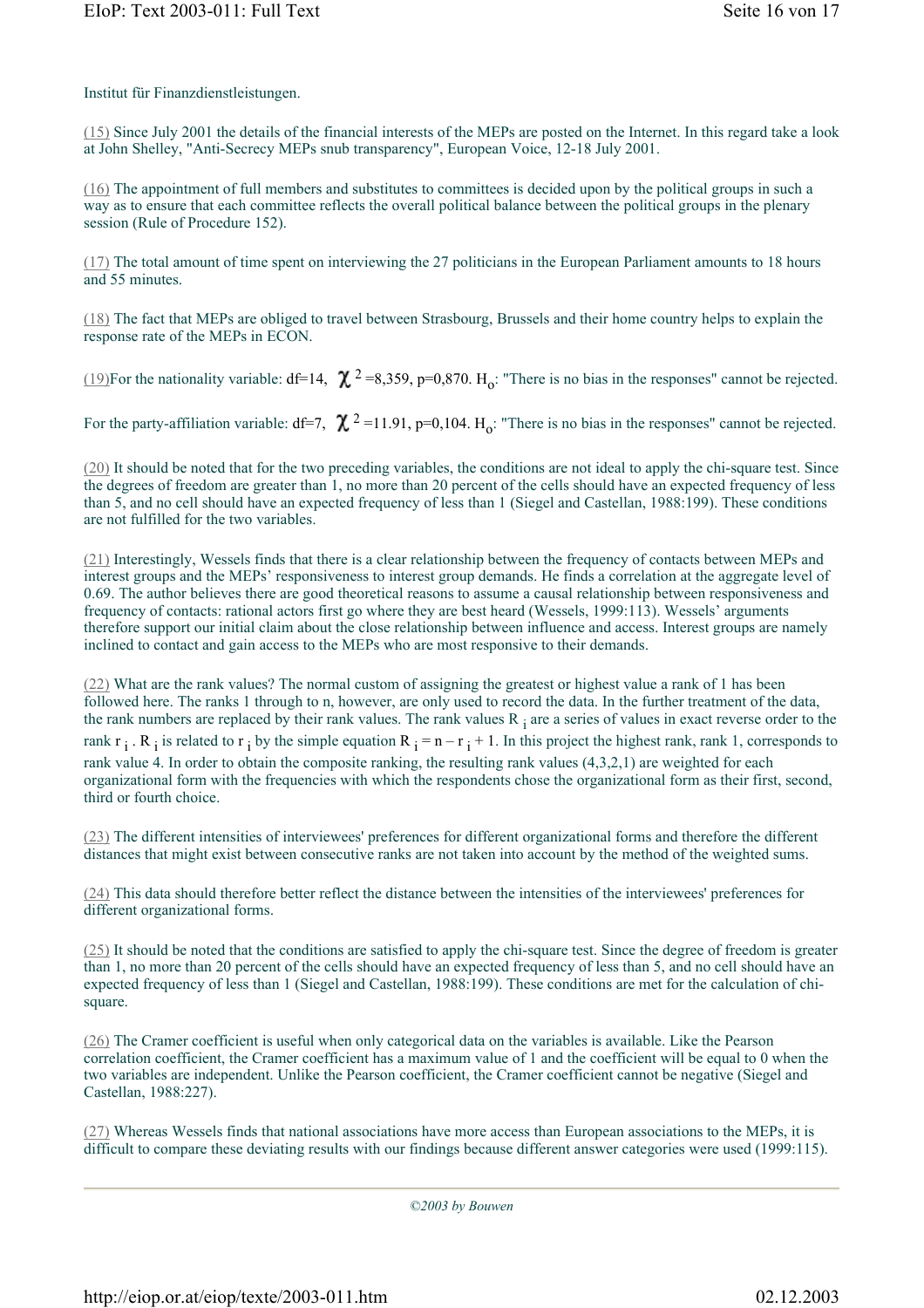*formated and tagged by KH&MN, 27.11.2003*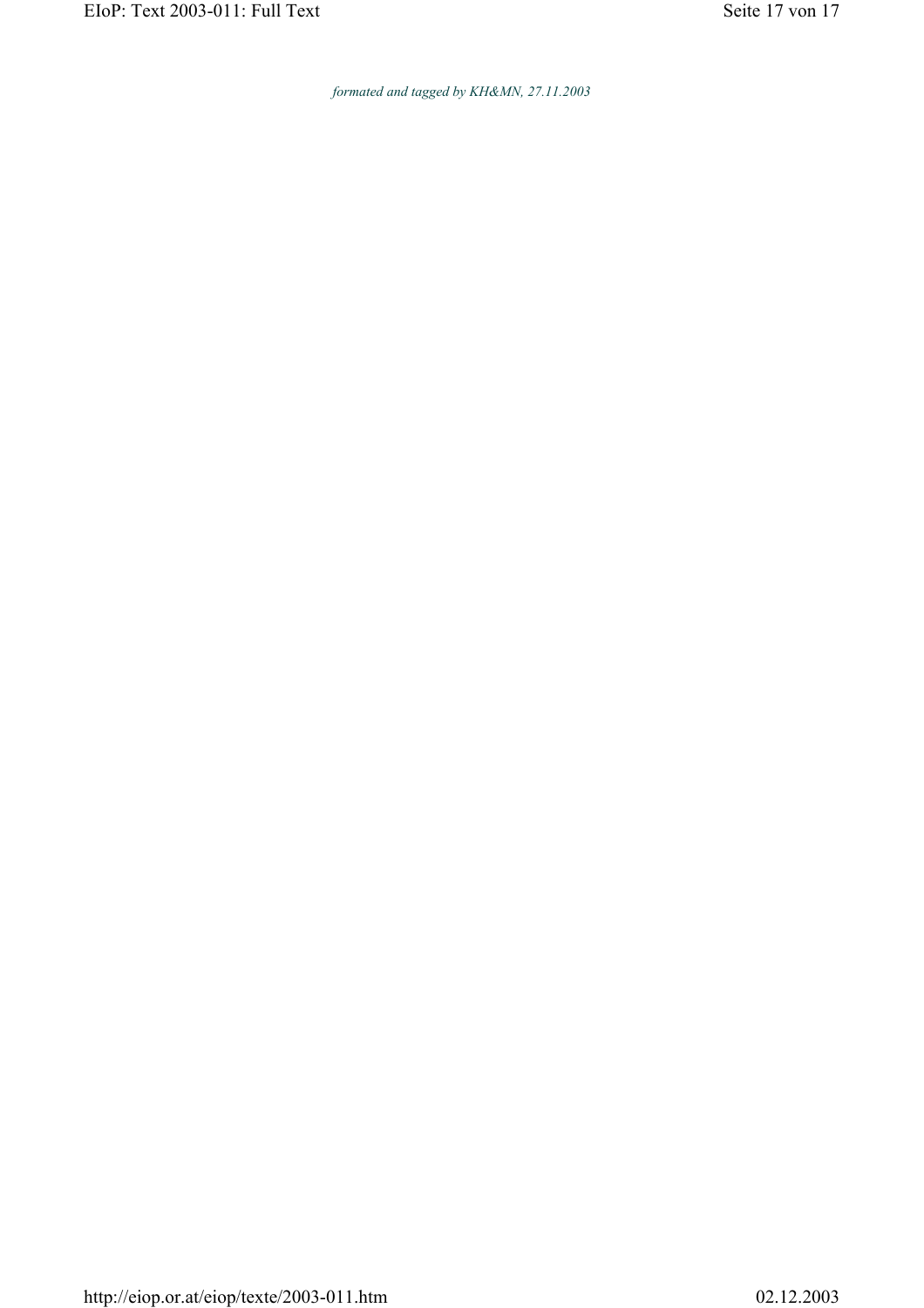# **Table I**

# **Supply of Access Goods**

|                         | <i>ACCESS GOOD</i> | <b>BEST PROVIDED RANKING OF CAPACITIES</b><br>TO PROVIDE ACCESS GOODS |
|-------------------------|--------------------|-----------------------------------------------------------------------|
| Individual<br>Firm      | EK                 | EK > IDEI > IEEE                                                      |
| European<br>Association | <b>TEET</b>        | IEE1 > EK > IDE1                                                      |
| National<br>Association | <b>IDEI</b>        | IDEI > EK > IEEI                                                      |
| Consultant              | EK)                |                                                                       |

# **Table II**

# **Demand for Access Goods**

|                        | CRITICAL RESOURCE   RANKING OF DEPENDENCIES |
|------------------------|---------------------------------------------|
| European<br>Parliament | IEEI > IDEI > EK                            |

# **Table III**

# **Hypotheses: Ranking of Access to the European Parliament**

European Associations > National Associations > Individual Firms > Consultants

# **Table IV**

# **MEPs' Preferential Contacts (\*)**

| Organizational Form   1st Choice  2nd Choice  3rd Choice  4th Choice |  |  |
|----------------------------------------------------------------------|--|--|
| European Association 12                                              |  |  |
| National Association                                                 |  |  |
| Individual Firm                                                      |  |  |
| Consultant                                                           |  |  |
| No Answer                                                            |  |  |
| otal                                                                 |  |  |

df=9, 2=72.98, p=smaller than 0.001 and the Cramer coefficient C=0.493

(\*) The "No" answers are not included in the calculation of  $\chi^2$  and the Cramer coefficient and therefore N=25.